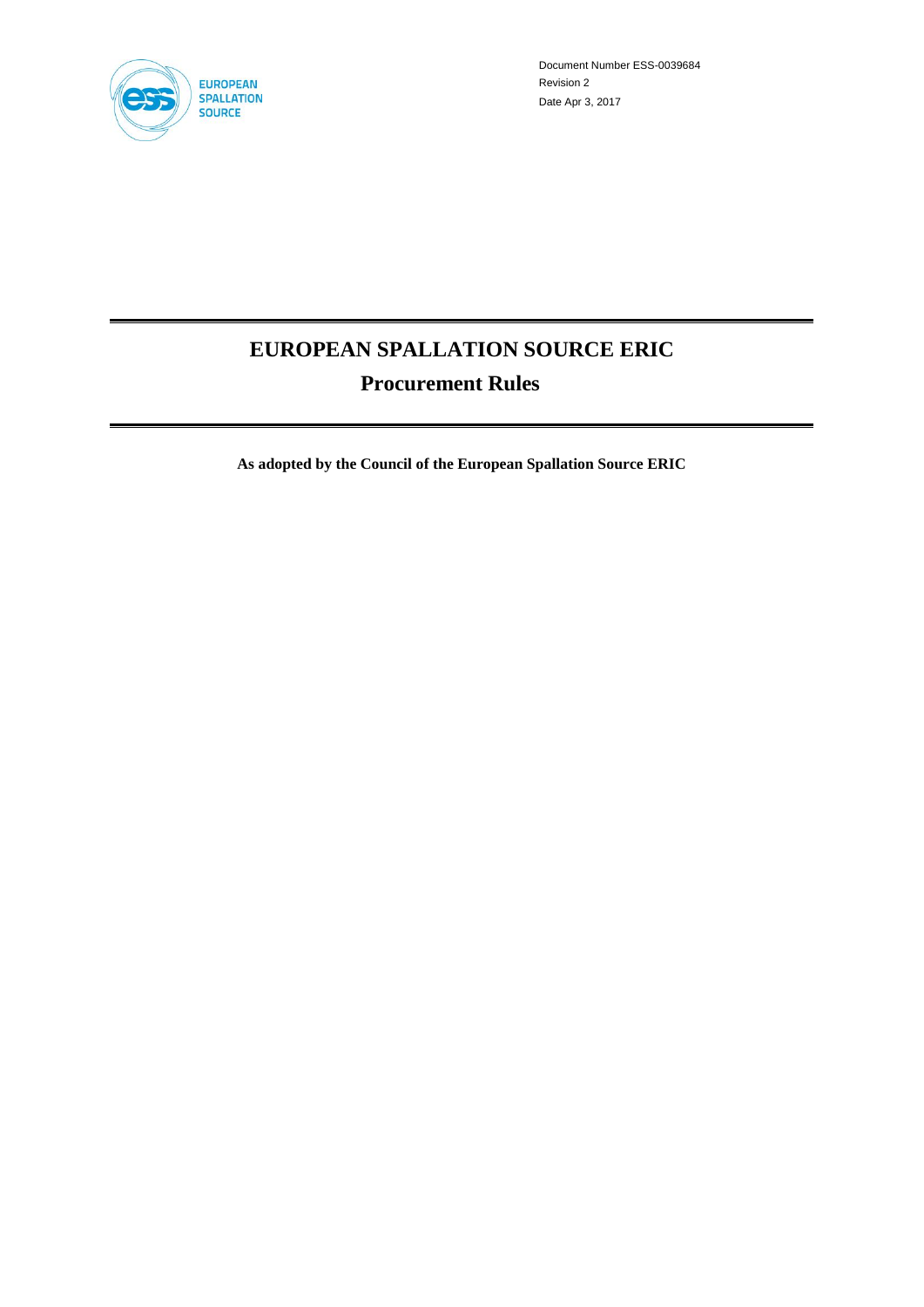# **PREAMBLE**

Having regard to Council Regulation (EC) No 723/2009 of 25 June 2009 on the Community legal framework for a European Research Infrastructure Consortium (ERIC), and in particular Article 7(3) thereof;

Having regard to Directive 2014/24/EU of the European Parliament and of the Council of 26 February 2014 on public procurement and repealing Directive 2004/18/EC, and in particular Article 9(1)(b) thereof;

Having regard to the Commission Implementing Decision (EU) 2015/1478 of 19 August 2015 on setting up the European Spallation Source as a European Research Infrastructure Consortium (European Spallation Source ERIC).

# Whereas:

the European Spallation Source ERIC considers it desirable to regulate procurement so as to promote the objectives of:

- (1) Value for Money Secure the best mix of quality, effectiveness and price over the whole life cycle of the purchased goods, works or services.
- (2) Publicity Contracts above certain thresholds shall be published in appropriate media, except where the circumstances or the nature of the contract justify reliance on specific exemptions.
- (3) Integrity All procurement shall be conducted in a manner above reproach and with complete impartiality and preferential treatment for none. Personnel of the Organisation shall adhere to the Organisation's Code of Conduct and Code of Ethics in Contracting.
- (4) Innovation Where possible, procurement needs should be stated as outcomes as early as possible in a non-prescriptive way to maximise the opportunities for innovators and suppliers to present their solutions. Whenever practicable, early supplier involvement shall be sought with a view to realise the full potential of suppliers' ideas.
- (5) Sustainability In accordance with relevant EU policy, seek to procure goods, services and works with a reduced environmental impact throughout their life cycle when compared to goods, services and works with the same primary function that would otherwise be procured. This may include, for example, the reduction of greenhouse gas emissions and air pollutants, improved energy and water efficiency, use of renewable resources, reduced hazardous waste and support for refuse and recycling. Seek to promote decent work, social inclusion, accessibility, employment opportunities, ethical trade, gender equality, health and safety and achieve wider compliance with social objectives, provided these are linked to the subject matter of the contract.

The Council of the European Spallation Source ERIC has adopted these procurement rules: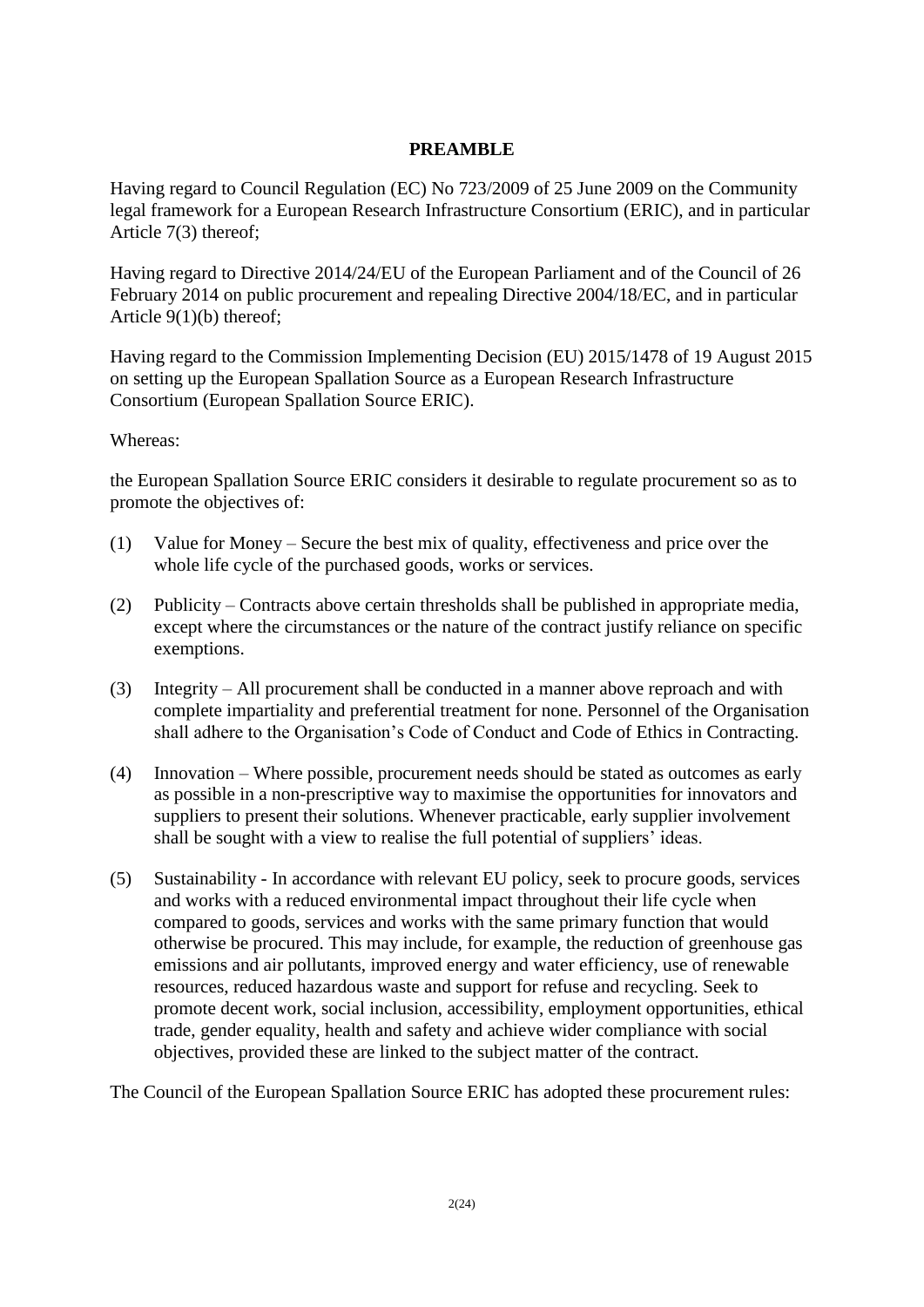# **Table of Contents**

| Chapter 1. | <b>GENERAL PROVISIONS</b>                                            | 5                |
|------------|----------------------------------------------------------------------|------------------|
| Article 1  | Definitions                                                          | 5                |
| Article 2  | Scope of application                                                 | 6                |
| Article 3  | Principles and objectives                                            | 6                |
| Article 4  | Estimation of the value of contracts                                 | $\boldsymbol{6}$ |
| Article 5  | Information on possible forthcoming procurement                      | $\overline{7}$   |
| Article 6  | Specific exclusions                                                  | $\overline{7}$   |
| Article 7  | Language                                                             | 8                |
| Article 8  | Currency                                                             | 8                |
| Article 9  | Conflicts of interest                                                | 8                |
|            | Chapter 2. PROCUREMENT PROCEDURES                                    | 9                |
| Article 10 | <b>General provisions</b>                                            | 9                |
| Article 11 | Call for tenders                                                     | 9                |
| Article 12 | Choice of procedures                                                 | 10               |
| Article 13 | Open procedure                                                       | 10               |
| Article 14 | Restricted procedure                                                 | 10               |
| Article 15 | Competitive procedure with negotiation                               | 11               |
| Article 16 | Procedure without publication of a call for tenders                  | 12               |
| Chapter 3. | <b>LOW VALUE PROCUREMENT</b>                                         | 13               |
| Article 17 | <b>General provisions</b>                                            | 13               |
| Article 18 | Contracts estimated to be less than EUR 10,000                       | 13               |
| Article 19 | Contracts estimated to be between EUR 10,000 and EUR 50,000          | 13               |
| Chapter 4. | PROCUREMENT ARRANGEMENTS                                             | 13               |
| Article 20 | Framework agreement                                                  | 13               |
|            | Article 21 Electronic catalogues                                     | 14               |
| Article 22 | Collaborative and joint procurement                                  | 15               |
| Chapter 5. | <b>CONDUCT OF THE PROCUREMENT</b>                                    | 15               |
| Article 23 | Grounds for exclusion                                                | 15               |
| Article 24 | <b>Technical specifications</b>                                      | 16               |
| Article 25 | Selection criteria                                                   | 17               |
| Article 26 | Award criteria                                                       | 17               |
| Article 27 | Confidentiality                                                      | 18               |
| Article 28 | Market consultations and involvement of suppliers in the procurement | 18               |
| Article 29 | Notice of decision to reject a tenderer or to award a contract       | 19               |
| Article 30 | Cancellation of a procurement procedure                              | 19               |
| Chapter 6. | <b>AUDIT</b>                                                         | 20               |
| Article 31 | General audit                                                        | 20               |
| Article 32 | AFC oversight                                                        | 20               |
| Chapter 7. | <b>CONTRACT PERFORMANCE</b>                                          | 20               |
| Article 33 | Contract conditions                                                  | 20               |
| Article 34 | Subcontracting                                                       | 20               |
| Article 35 | Amendments to contracts during their term                            | 20               |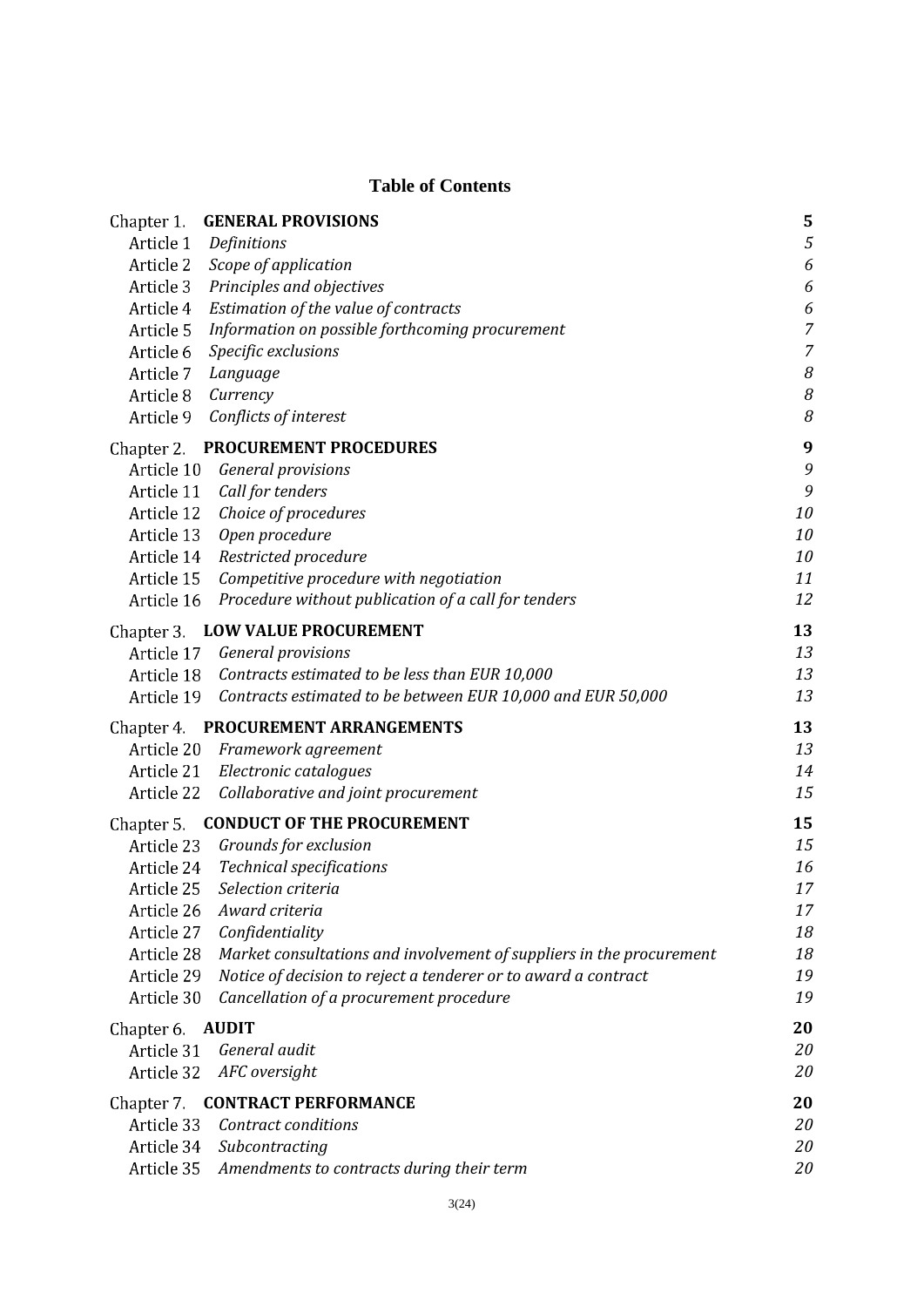| Article 36 Extension of contract term | 21 |
|---------------------------------------|----|
| Chapter 8. APPEAL PROCEDURE           | 22 |
| Article 37 Right of appeal            | 22 |
| Article 38 Handling of appeals        | 22 |
| Article 39 <i>Jurisdiction</i>        | 23 |
| Chapter 9. FINAL PROVISIONS           | 23 |
| Article 40 Interpretation             | 23 |
| Article 41 Amendments                 | 23 |
| Article 42 Entry into force           | 23 |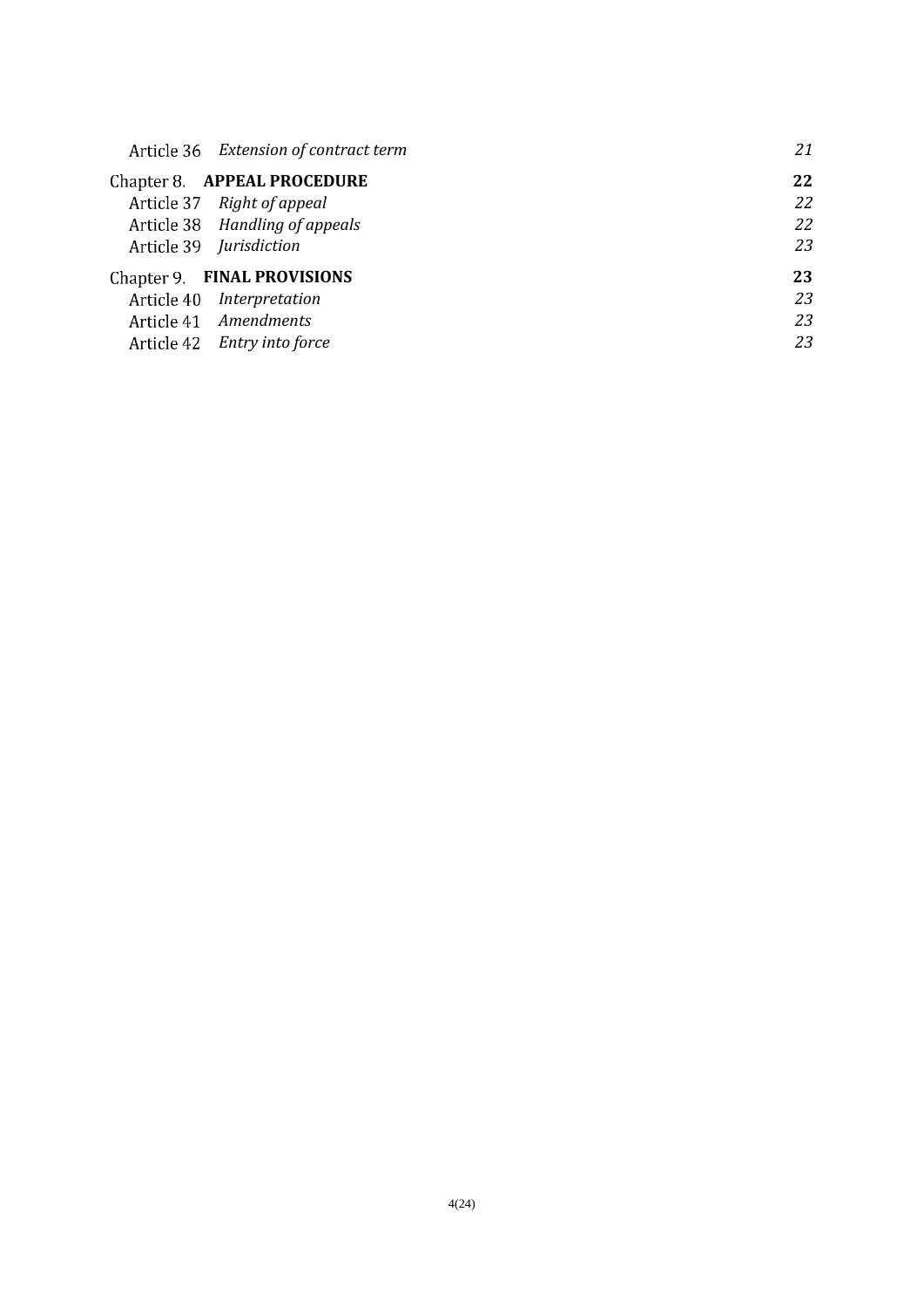#### Chapter 1. **GENERAL PROVISIONS**

# *Definitions*

For the purpose of these rules:

"AFC" means the Administration and Finance Committee of the Organisation.

"Call for Tenders" means a call for competition made in a manner required or permitted by Article 11.

"Currency" means the monetary unit of account.

"Contractor" means a party who has been awarded and entered into a contract with the Organisation.

"Days" mean calendar days, unless otherwise indicated.

"Delivering body" means an in-kind partner or a representing entity within the meaning of Annex 3 of the Statutes.

"Directive 2014/24/EU" means Directive 2014/24/EU of the European Parliament and of the Council of 26 February 2014 on public procurement.

"DMSC" means the Organisation's Data Management and Software Centre located in Copenhagen, Denmark.

"Electronic means" means electronic equipment for the processing and storage of data transmitted, conveyed or received electronically.

"Framework agreement" means an agreement between the Organisation and one or more suppliers, the purpose of which is to establish the terms governing contracts to be awarded during a given period, in particular with regard to price, technical aspects and, where appropriate, quantity envisaged.

"Host State" means Sweden, and in relation to the DMSC, Denmark.

"Organisation" means the European Spallation Source ERIC.

"Partner country" means a country, which is a member or an observer in the European Spallation Source ERIC.

"Procurement documents" or "Tender documents" mean any document or documents produced or referred to by the Organisation to describe or determine elements of the procurement or the procedure, including the call for tenders, the invitation to tender, the technical specifications, and where appropriate, the proposed conditions of contract and any additional documents.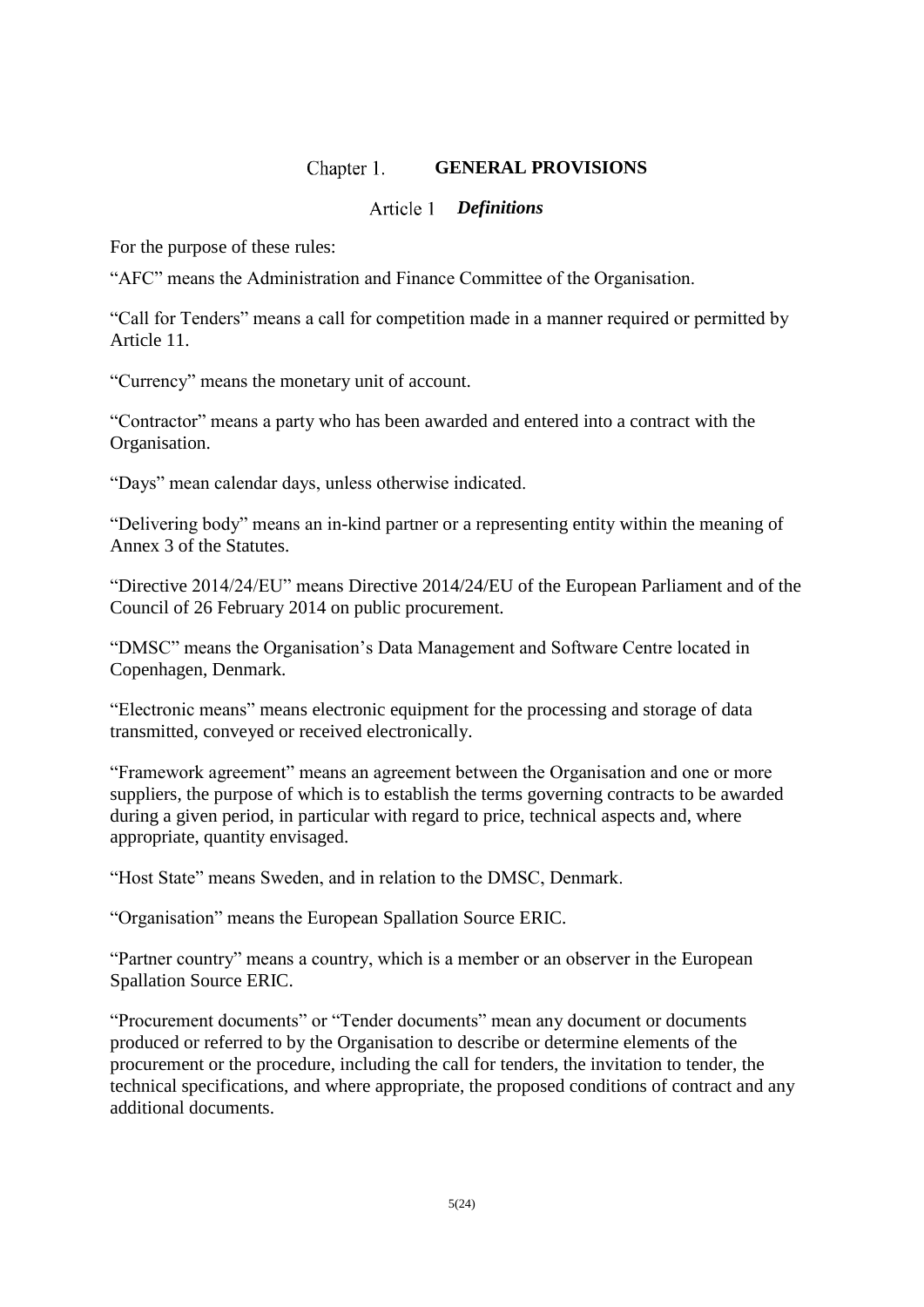"Statutes" mean the Statutes of the Organisation, published in the Commission Implementing Decision (EU) 2015/1478 of 19 August 2015 on setting up the European Spallation Source as a European Research Infrastructure Consortium (European Spallation Source ERIC).

"Supplier" means any natural or legal person, a public entity or group of such persons and/or bodies, which offer the execution of works, supply of products or services on the market.

"Tenderer" means a supplier that has submitted a tender or a request to participate in a tender procedure.

"Working day" means a day other than Saturday, Sunday or a bank holiday in Sweden.

# *Scope of application*

- (1) These procurement rules apply to all contracts for pecuniary interest for the provision of goods, works or services, concluded in writing between the Organisation and a third party or parties.
- (2) These procurement rules only apply to procurement contracts that are financed, for the most part, by the Organisation's budget and carried out by the Organisation or on behalf of the Organisation.
- (3) The rights conferred by these procurement rules are applicable to suppliers and tenderers from the EU Member States, Partner Countries, and other states that benefit from relevant international or bilateral agreements on procurement with the EU, but only where such agreements apply to the procurement concerned.

# *Principles and objectives*

- <span id="page-5-0"></span>(1) The procedures for award of contracts by the Organisation shall respect the EU principles of transparency, proportionality, mutual recognition, equal treatment and nondiscrimination.
- (2) While conducting procurement, the Organisation shall seek to promote the objectives of value for money, publicity, integrity, innovation and sustainability, as set out in the preamble to these rules.

### *Estimation of the value of contracts*

- (1) The estimated value of a procurement shall be based on the total amount payable over the duration of the contract or the framework agreement, net of VAT, as estimated by the Organisation, including any forms of options and renewals, taking into account all forms of remuneration.
- (2) Unless objectively justified by the specific circumstances of the contract, the Organisation shall neither divide its procurement nor use a particular valuation method for estimating the value of procurement so as to limit competition among suppliers or tenderers or to otherwise avoid its obligations under these rules.
- (3) Notwithstanding paragraph (2) above and provided that transparency and competition are preserved, the Organisation shall seek to subdivide contracts into separate lots to facilitate market access opportunities for small and medium enterprises and to reduce the risk of over dependency on one supplier.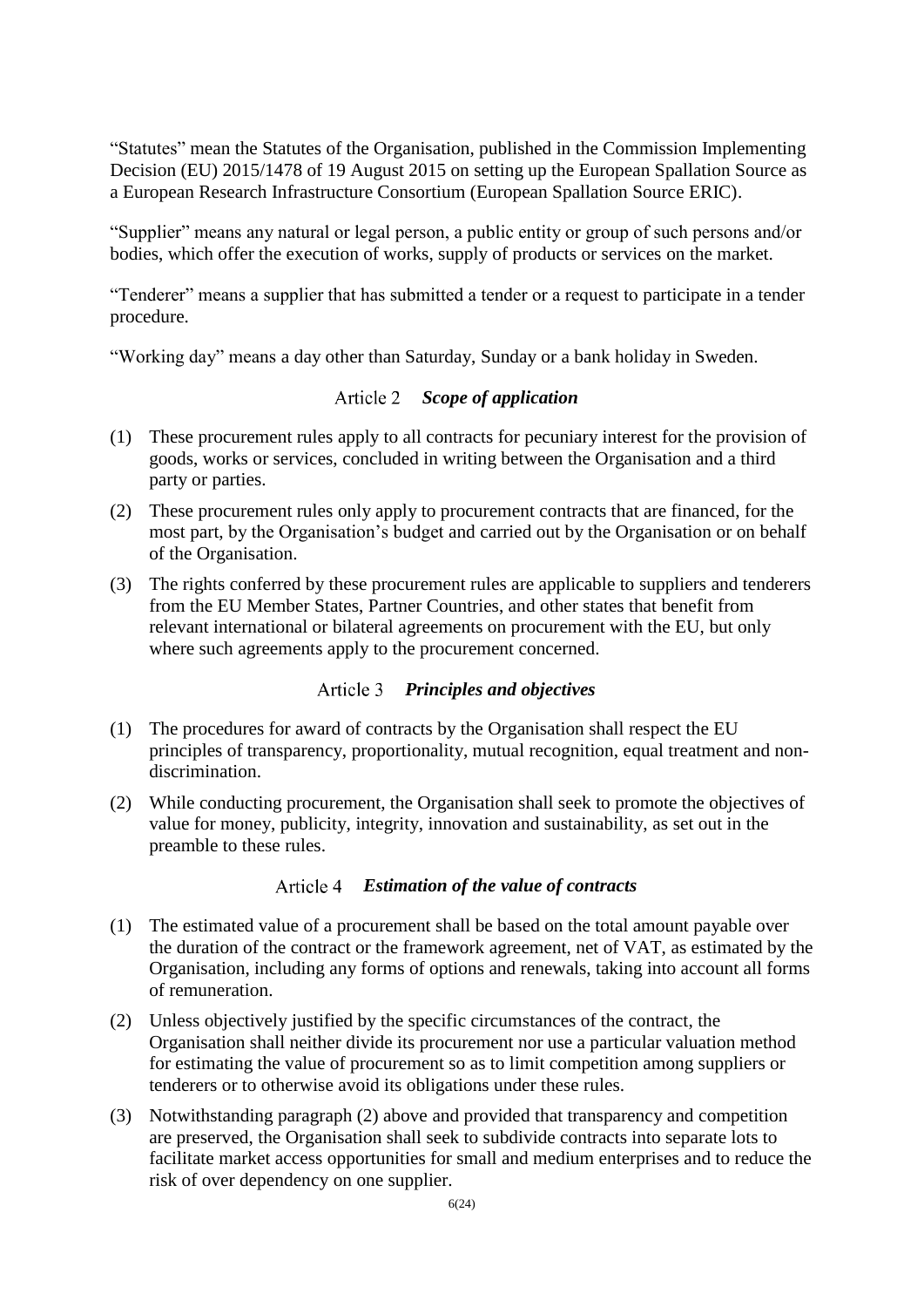#### Article 5 *Information on possible forthcoming procurement*

- <span id="page-6-0"></span>(1) The Organisation will, where possible, publish on its website information regarding procurement activities planned for forthcoming months or years.
- (2) The Organisation may also publish on its website a specific advance notice (SAN) of a possible future procurement. A SAN shall include information relevant to the procurement and must be sufficiently precise, insofar as that information is available to the Organisation, to enable suppliers to identify the nature and scope of the future procurement.
- (3) Where, in relation to contracts with a value exceeding EUR 200,000, a SAN is published between 30 days and 12 months in advance of the publication of a call for tender, and the conditions in paragraph 4 below are met, the time limit for submitting a request to participate or for the submission of a tender may be shortened in accordance with [Article](#page-9-0)  [13,](#page-9-0) [Article 14](#page-9-1) and [Article 15.](#page-10-0)
- (4) For the purpose of paragraph (3) above, a SAN shall include information on regarding, insofar as that information was available at the time the SAN was published:

a) description of the procurement including the nature and extent of works, nature and quantity or value of supplies, nature and extent of services, as applicable;

b) estimated date for the performance of the contract;

c) estimated time frame for the publication of a call for tenders in respect of the contract referred to in the SAN;

- d) any other information that may be relevant in the circumstances.
- (5) Any publication in accordance with this Article does not constitute a call for tenders and does not confer any rights on suppliers or tenderers.

# *Specific exclusions*

These procurement rules do not apply to contracts for:

- (1) the acquisition or rental, by whatever financial means, of land, existing buildings or other immovable property;
- (2) employment, secondment and personnel placement contracts;
- (3) arbitration, conciliation or other legal services;
- (4) the delivery of in-kind contributions entered between the Organisation and a delivering body following an in-kind expression of interest, provided that the financing of such inkind contribution is through the budget of the Partner Country. For the purpose of this paragraph, it does not matter if the financing provided by the Partner Country is done by way of a direct payment from the Partner Country to the delivering body, or through a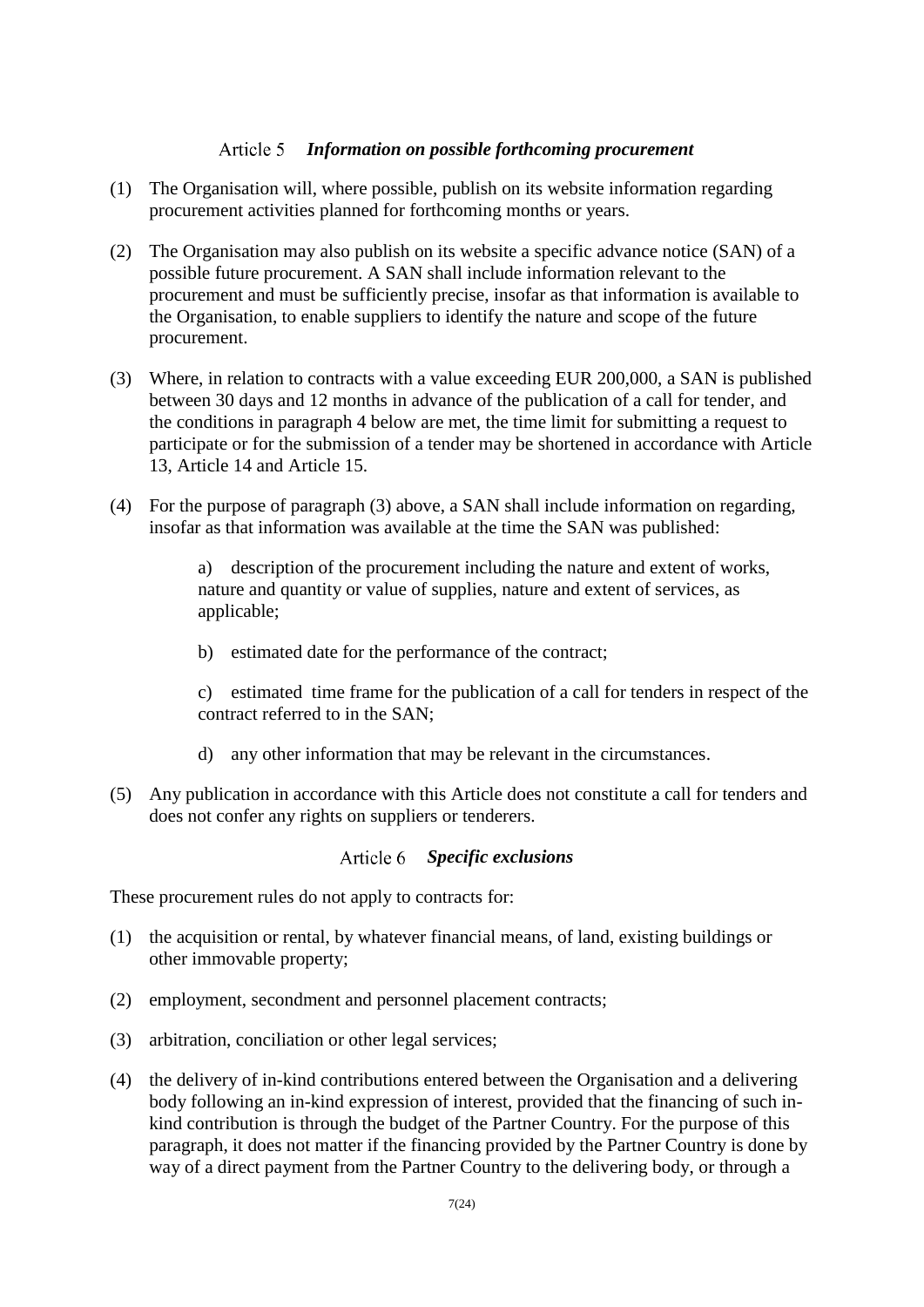designated cash contribution made by the Partner Country to the Organisation, which is transferred further to the delivering body;

- (5) joint or collaborative procurement conducted in accordance with Articles 22(2) and 22(4);
- (6) banking services and loans;
- (7) educational and vocational services;
- (8) recreational, cultural and sporting services;
- (9) hotel and accommodation services; or
- (10) health and work environment related services.

# *Language*

- (1) As a general rule, tender documents and ancillary correspondence shall be in English, unless decided otherwise by the Organisation where the following conditions are fulfilled:
	- a) the value of the contract is less than EUR 50,000;
	- b) the decision is justified by the subject matter of the contract; and

c) where, due to technical or geographical reasons, only domestic suppliers or contractors are likely to be interested in submitting tenders.

(2) Responses to calls for tenders shall be in the language of the tender documents or in any other language permitted by the tender documents.

# *Currency*

- (1) As a general rule, the Organisation shall ask suppliers to submit tender quotes in EUR.
- (2) Depending on the subject matter of the contract and the circumstances, the Organisation may also allow suppliers to submit tenders in SEK or DKK, or in special circumstances, other currencies.

# *Conflicts of interest*

- (1) For the purpose of this Article, a conflict of interest shall, at the least, be deemed to arise in any situation where a relevant staff member of the Organisation has a private or other interest which influences, or appear to influence, the impartial and objective performance of the procurement process, the outcome of the procurement process, or his or her official duties.
- (2) All relevant staff members of the Organisation shall take appropriate measures to effectively identify, prevent and remedy conflicts of interest arising from the conduct of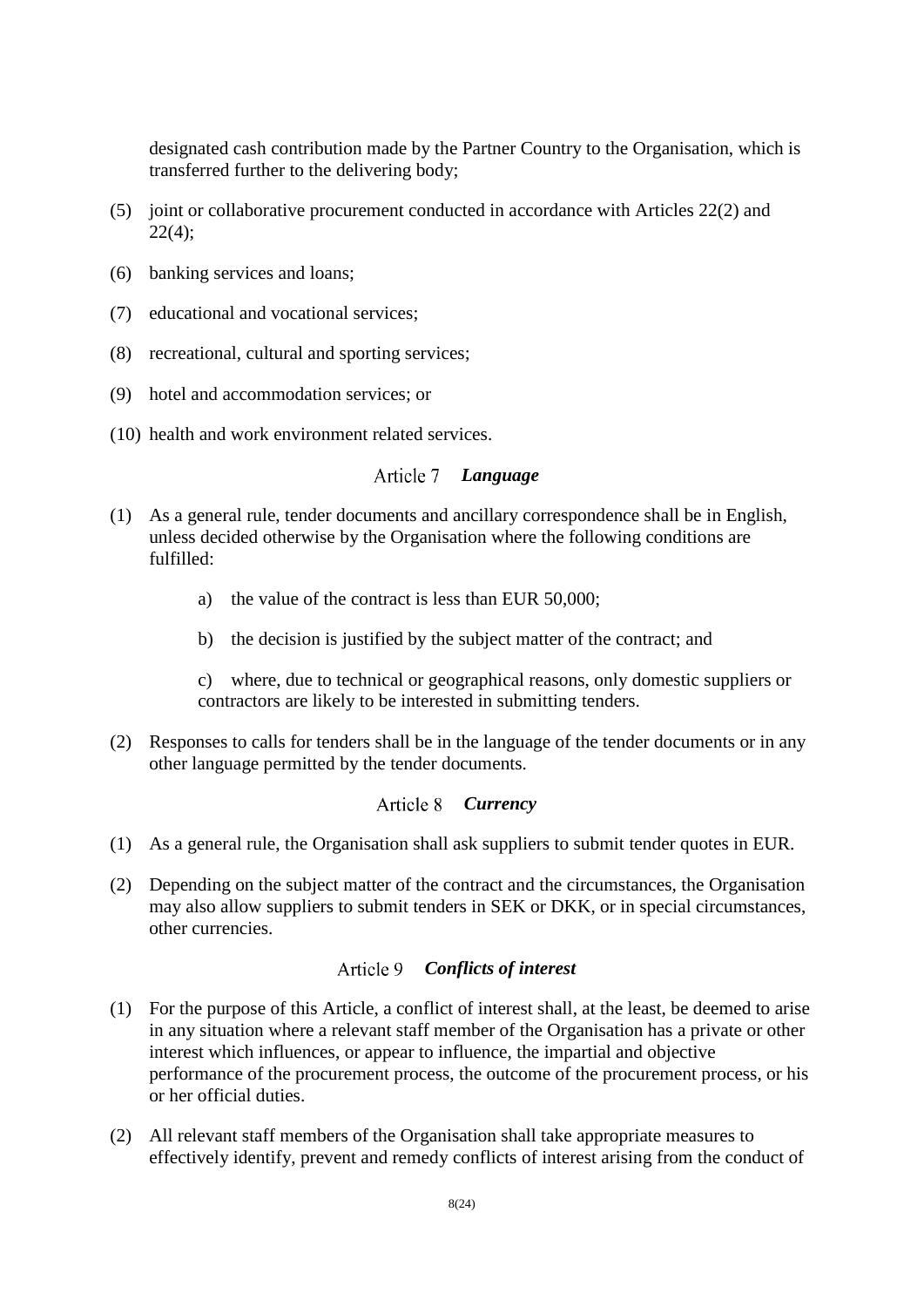the procurement so as to ensure integrity, equal treatment of all suppliers and tenderers and to avoid any distortion of competition.

- (3) All relevant staff members of the organisation shall abide by the Organisation's Code of Conduct and Code of Ethics in Contracting, which shall be made accessible to the public and systematically maintained.
- <span id="page-8-2"></span>(4) For the purpose of this Article, a "relevant staff member of the Organisation" shall include any individual who is involved in the exercise of the Organisation's procurement procedures or who may be in a position to influence the outcome of the exercise of those procedures.

#### Chapter 2. **PROCUREMENT PROCEDURES**

# *General provisions*

- <span id="page-8-1"></span>(1) The provisions under this chapter shall only apply to contracts with an estimated value of EUR 50,000 and above.
- (2) As a general rule, the procurement documents shall be free of charge and fully accessible to suppliers from the date of publication of a call for tenders via the Internet, in a designated area on the Organisation's website.
- (3) If, due to exceptional reasons justified by the subject matter of the contract, the tender documents are not fully available by means of the Internet, suppliers may request the delivery of the tender documents, in which case the Organisation shall provide the tender documents within 3 working days of receipt of such request, provided such request was made at least 5 working days before the time limit for receipt of tenders or request to participate.
- (4) In the case referred to in paragraph (3) above, the time limits for the receipt of tenders referred to in [Article 13,](#page-9-0) [Article 14](#page-9-1) and [Article 15](#page-10-0) below, shall be prolonged by 5 days.
- (5) Where practicable, the Organisation may also allow for tenders to be submitted by electronic means, in which case it may reduce the time limit for receipt of tenders referred to in [Article 13,](#page-9-0) [Article 14](#page-9-1) and [Article 15](#page-10-0) by 3 days. Such electronic means must be non-discriminatory, generally available and compatible with the information and communication technology products in general use.

# *Call for tenders*

- <span id="page-8-0"></span>(1) The Organisation shall make known its intention to conduct a new procurement by means of a call for tenders, unless the circumstances justify use of the procedure without publication of a call for tenders in accordance with [Article 16.](#page-11-0)
- (2) The information provided with the call for tenders shall be sufficiently precise as to enable suppliers to identify the nature and scope of the procurement.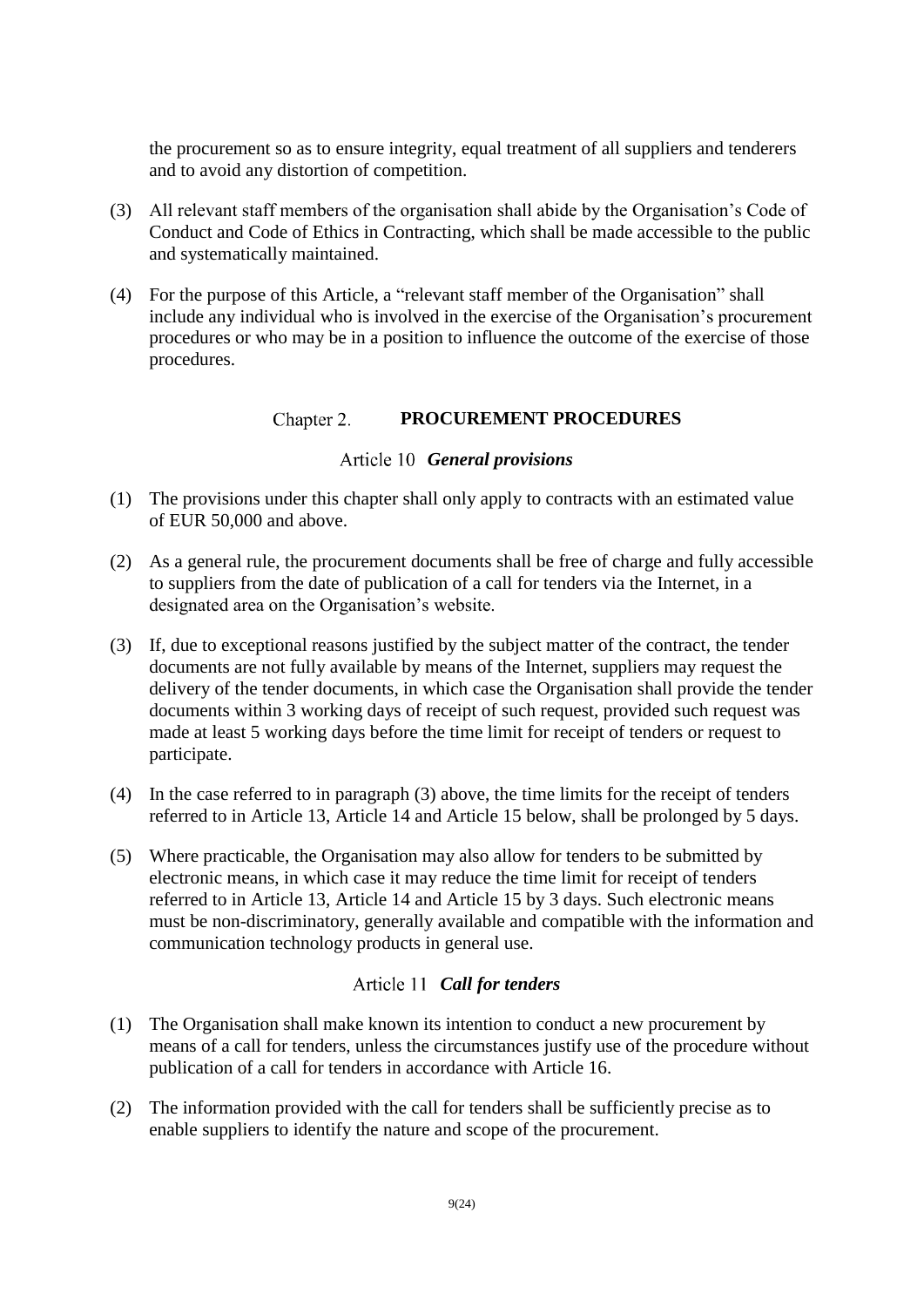(3) A call for tenders shall be published, as a minimum requirement, on the Organisation's website in a designated area accessible to suppliers via the Internet. Depending on the subject matter and the value of the contract, the Organisation may publish the call for tenders in additional media to ensure transparency and competition, including, where appropriate, the Industry Liaison Office's network and the Supplement to the Official Journal of the European Union.

# *Choice of procedures*

The Organisation shall have the freedom to organise the procurement procedure leading to the award of a contract in accordance with any of the procedures described in [Article 13,](#page-9-0) [Article](#page-9-1)  [14](#page-9-1) and [Article 15,](#page-10-0) provided that a call for tenders has been made in accordance with [Article](#page-8-0)  [11.](#page-8-0)

# *Open procedure*

- <span id="page-9-0"></span>(1) Upon publication of a call for tenders, any interested supplier may submit a tender in response.
- (2) The minimum time limit for receipt of tenders shall be reasonable and proportionate to the subject matter of the contract, no less than 20 days from the date on which the call for tenders was published. For contracts with a value exceeding EUR 200,000 where no SAN has been published in accordance with [Article 5,](#page-6-0) the minimum time limit for receipt of tenders shall be no less than 30 days.
- (3) The Organisation shall assess the tenders submitted on the basis of the award criteria set out in the tender documents and in line with [Article 26.](#page-16-0)

# *Restricted procedure*

- <span id="page-9-1"></span>(1) Upon publication of a call for tenders, any interested supplier may submit a request to participate.
- (2) The call for tenders may require the provision of information for qualitative selection within the time limits indicated and may include a questionnaire. The selection criteria used to carry out the qualitative selection shall comply with [Article 25](#page-16-1) and shall be published with the call for tenders.
- (3) The minimum time limit for receipt of a request to participate in response to a call for tenders shall be no less than 15 days. For contracts with a value exceeding EUR 200,000 where no SAN has been published in accordance with [Article 5,](#page-6-0) the minimum time limit for receipt of a request to participate shall be no less than 25 days.
- (4) Only those suppliers invited to do so by the Organisation following its qualitative assessment of the information provided in response to the call for tenders, may submit a tender. The minimum number of suppliers invited to submit a tender shall be three (3) and in any event, a number sufficient to ensure genuine competition. However, where the number of suppliers meeting the selection criteria is below the minimum number, the Organisation may continue the procedure with those suppliers only.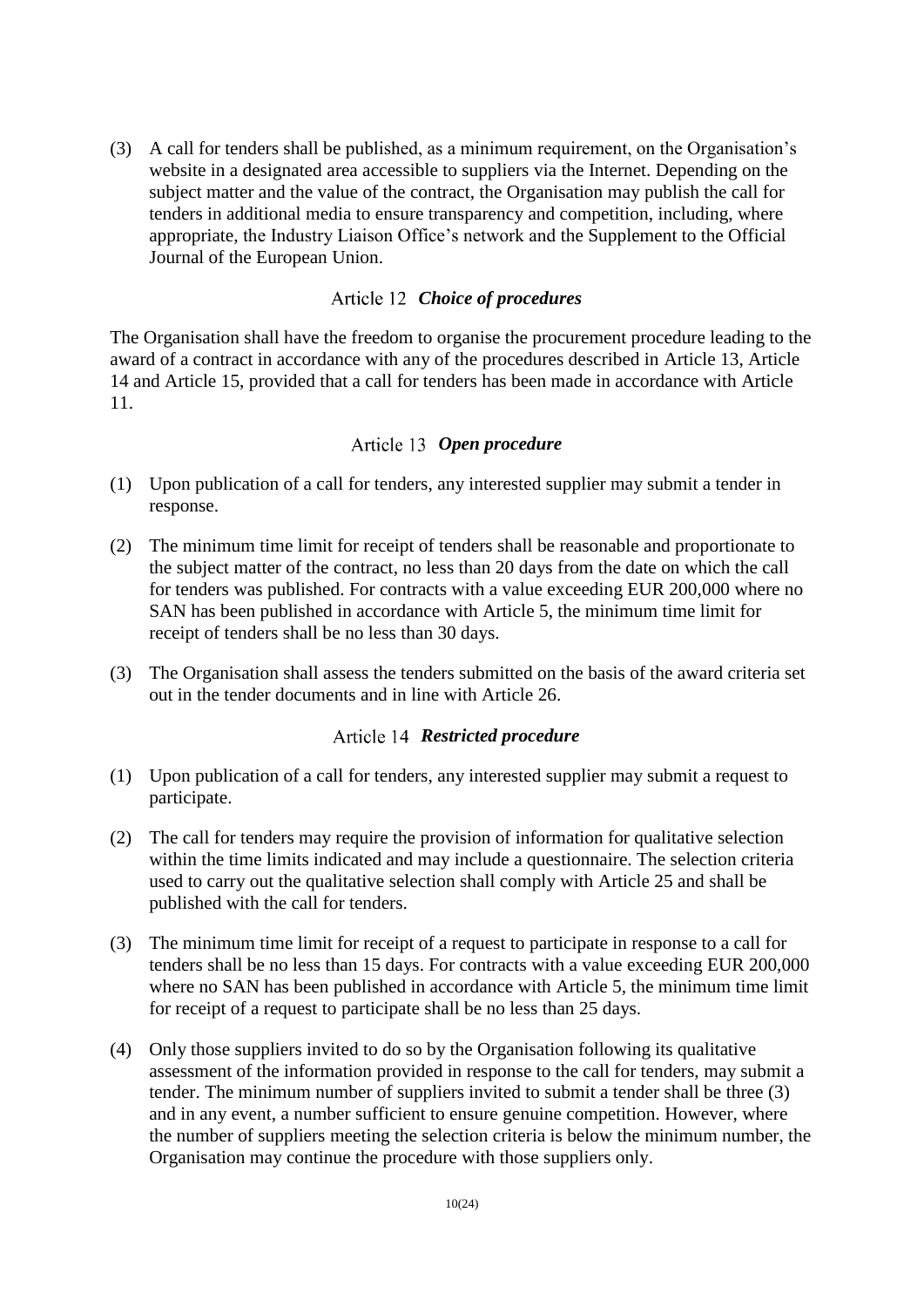- (5) The minimum time limit for the receipt of tenders shall be reasonable and proportionate to the subject matter of the contract, but no less than 15 days. For contracts with a value exceeding EUR 200,000 where no SAN has been published in accordance with [Article 5,](#page-6-0) the minimum time limit for the receipt of tenders shall be 25 days.
- (6) The Organisation shall assess the tenders submitted on the basis of the award criteria set out in the tender documents and in line with [Article 26.](#page-16-0)

# *Competitive procedure with negotiation*

- <span id="page-10-0"></span>(1) Upon publication of a call for tenders, any interested supplier may submit a request to participate. The information provided with the call for tenders shall be sufficiently precise to enable suppliers to identify the nature and scope of the procurement.
- (2) The call for tenders may require the provision of information for qualitative selection within the time limits indicated and may include a questionnaire. The selection criteria used to carry out the qualitative selection shall comply with [Article 25](#page-16-1) and shall be published with the call for tenders.
- (3) In addition to (2) above, the call for tenders may also require the submission of an initial tender, which shall be the basis for the subsequent negotiations.
- (4) The minimum time limit for receipt of a request to participate in accordance with paragraphs (1) and (2) shall be no less than 15 days, or for contracts with a value exceeding EUR 200,000 where no SAN has been published in accordance with [Article 5,](#page-6-0) 25 days.
- (5) If the call for tenders also requires the submission of an initial tender in accordance with paragraph (3), the time limits shall be no less than 20 days, or for contracts with a value exceeding EUR 200,000, where no SAN has been published in accordance with [Article](#page-6-0)  [5,](#page-6-0) 30 days.
- (6) Following the qualitative assessment of the information provided in response to the call for tenders, only those suppliers invited to do so by the Organisation may take part in the negotiations. Where the call for tender is made in accordance with paragraphs (1) and (2), the invitation to negotiate may be accompanied by a requirement to submit an initial tender, which shall form the basis for such negotiations. The minimum number of tenderers invited to take part in the negotiations shall be 3 and in any event a number sufficient to ensure genuine competition. However, where the number of suppliers meeting the selection criteria is below the minimum number, the Organisation may continue the procedure with those suppliers only.
- (7) During the negotiations, the Organisation shall ensure equal treatment of all tenderers and shall not provide information in a discriminatory manner by giving some tenderers an advantage over others.
- (8) The negotiations may take place in successive stages in order to reduce the number of tenders to be negotiated.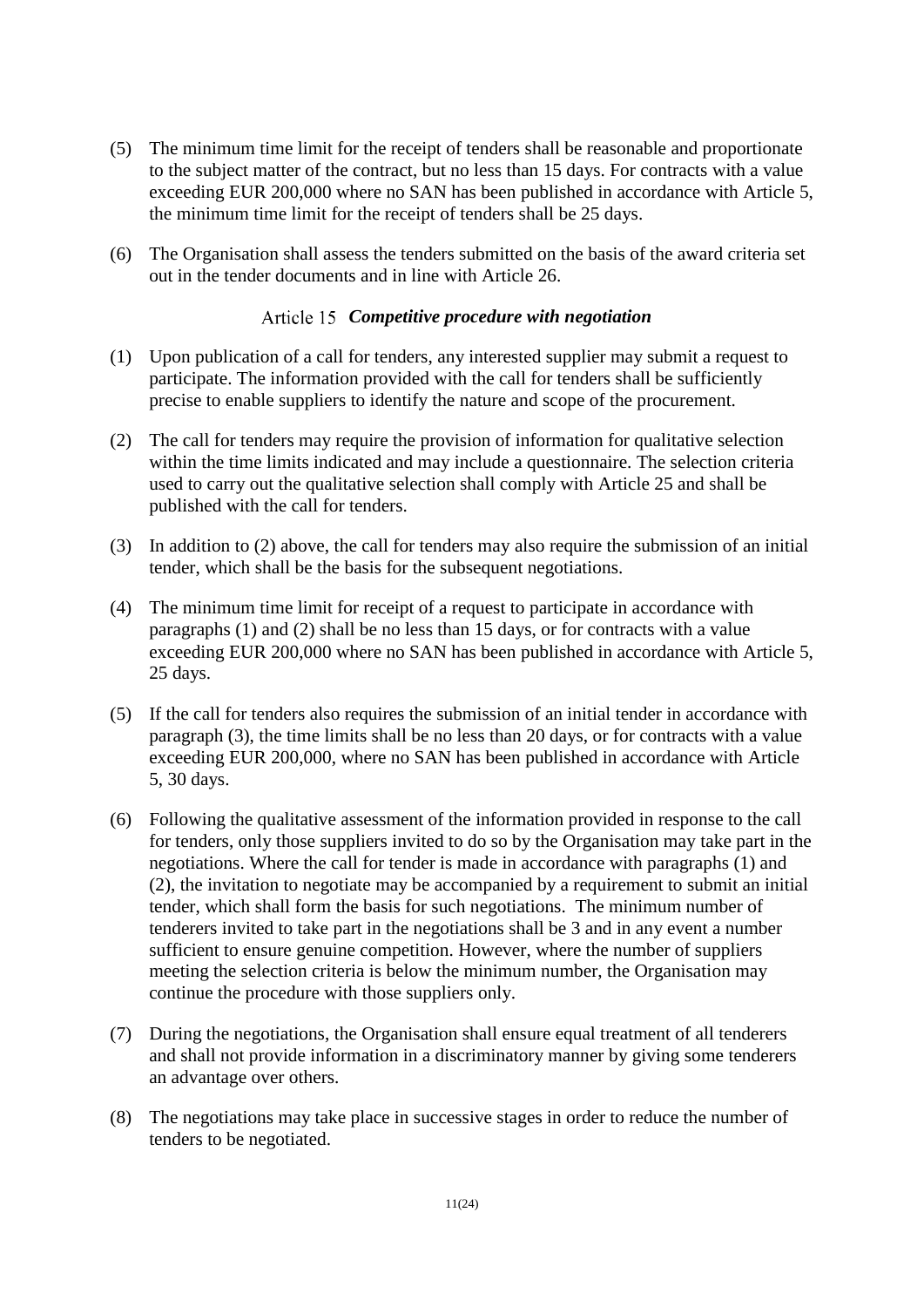- (9) In the case of research and development activities, the Organisation may decide to use the negotiation phase to conduct separate research and development activities with one or several tenderers. Such activities may aim at the development of an innovative supply, service or work and the subsequent purchase of the resulting supply, service or work. In such cases, the negotiations may be structured in successive stages reflecting the steps of the research and innovation process.
- (10) In accordance with [Article 27,](#page-17-0) the Organisation shall not reveal to the other tenderers any confidential information communicated by a tenderer participating in the negotiations without first obtaining that tenderer's consent.
- (11) The Organisation shall inform tenderers in good time of its intention to conclude negotiations and set a common deadline for submission of final tenders. The final tenders shall comply with the minimum requirements of the tender documents and be based on the outcome of the negotiations.
- (12) The Organisation shall assess the final tenders submitted on the basis of the award criteria set out in the tender documents and in line with [Article 26.](#page-16-0)

# *Procedure without publication of a call for tenders*

- <span id="page-11-0"></span>(1) In the specific cases and circumstances laid down in this Article, the Organisation may award contracts by way of direct negotiations with one or more suppliers, without prior publication of a call for tenders. In such cases, [Article 29](#page-18-0) shall not be applicable.
- <span id="page-11-1"></span>(2) The Organisation may award contracts following the procedure under this Article in the following circumstances:

a) in the absence of competition for technical reasons or due to exclusive rights including intellectual property rights, where no reasonable alternatives are available;

b) where only one or no applications, requests to participate or suitable tenders have been submitted in response to a previous call for tenders, provided that the initial conditions of the contract or the tender documents are not substantially altered, that the tender to be awarded the contract complies with the original exclusion and selection criteria if such were required, and that no more than one year has elapsed since the publication of the original call for tenders;

c) for research and development contracts which are performed by noncommercial entities solely for purpose of research, testing, experimentation, study or development in connection with the construction of the Organisation, provided that the contract does not include quantity production to establish commercial viability or for recovering general research and development costs;

d) in external circumstances of an urgent nature, unforeseeable and not attributed to the Organisation, where the time limits under in [Article 13,](#page-9-0) [Article](#page-9-1)  [14](#page-9-1) and [Article 15](#page-10-0) cannot be complied with;

e) for additional deliveries by the original supplier where a change of supplier would oblige the Organisation to acquire supplies or services having different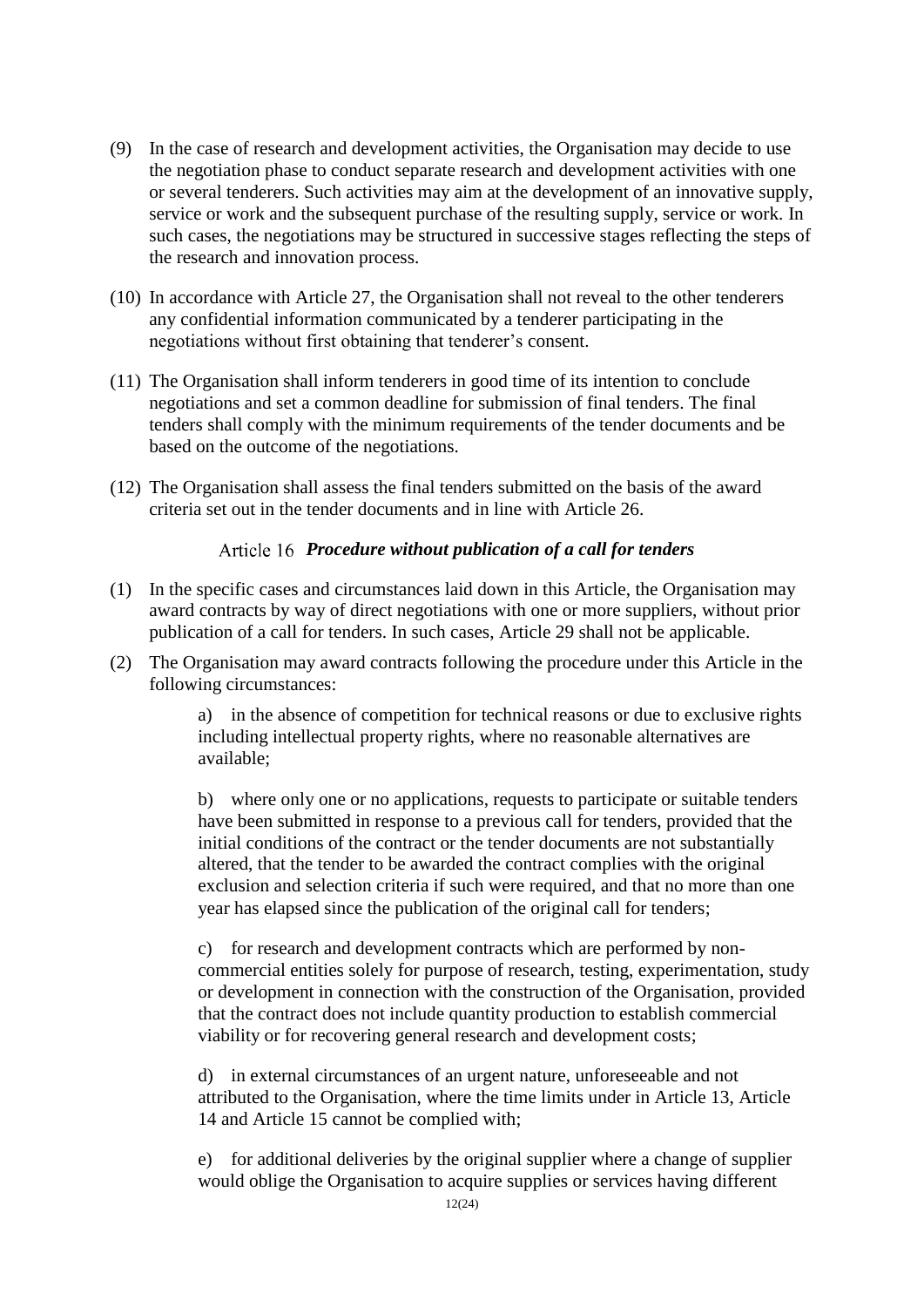characteristics which would result in incompatibility or disproportionate technical difficulties in operation, maintenance or application; or

<span id="page-12-0"></span>f) for strict security reasons.

#### Chapter 3. **LOW VALUE PROCUREMENT**

### *General provisions*

The provisions under this Chapter shall only apply to contracts with an estimated value of up to EUR 50,000, which do not fall under one of the exemptions listed in [Chapter 2\(2\).](#page-11-1)

### *Contracts estimated to be less than EUR 10,000*

- (1) Where practicable, the Organisation shall ensure limited competition through requests for quotation and price comparison.
- (2) The Organisation shall ensure that best-value-for-money is obtained.

### *Contracts estimated to be between EUR 10,000 and EUR 50,000*

- (1) Where appropriate, the Organisation may publish the contract opportunity on the Organisation's website in a designated area accessible to suppliers. Publication under this Article does not constitute a call for tender in accordance with [Article 11.](#page-8-0)
- (2) The organisation may also maintain a supplier roster from which it shall seek requests for quotation. The supplier roster shall be subject matter specific, easily defined on the basis of purchases made under the category concerned.
- (3) The supplier roster shall be open for registration of new suppliers by way of a call for expression of interest to be published in a designated area on the Organisation's website accessible to suppliers. The call for expression of interest may specify duration and conditions of admission to the roster, including the requirement to meet certain selection criteria for qualification of suppliers.
- (4) At minimum, the Organisation shall ensure appropriate competition by sending requests for quotations to at least 3 suppliers.
- (5) Where, for objective reasons, the number of suppliers available to respond to the publication or to the request for quotation is less than 3, the Organisation shall seek to ensure an optimal level of competition in the circumstances.

#### Chapter 4. **PROCUREMENT ARRANGEMENTS**

### *Framework agreement*

(1) The Organisation may award a framework agreement in accordance with these rules and in such a case all references to a contract in [Chapter 2](#page-8-1) should be read as including a framework agreement, except where the context requires otherwise.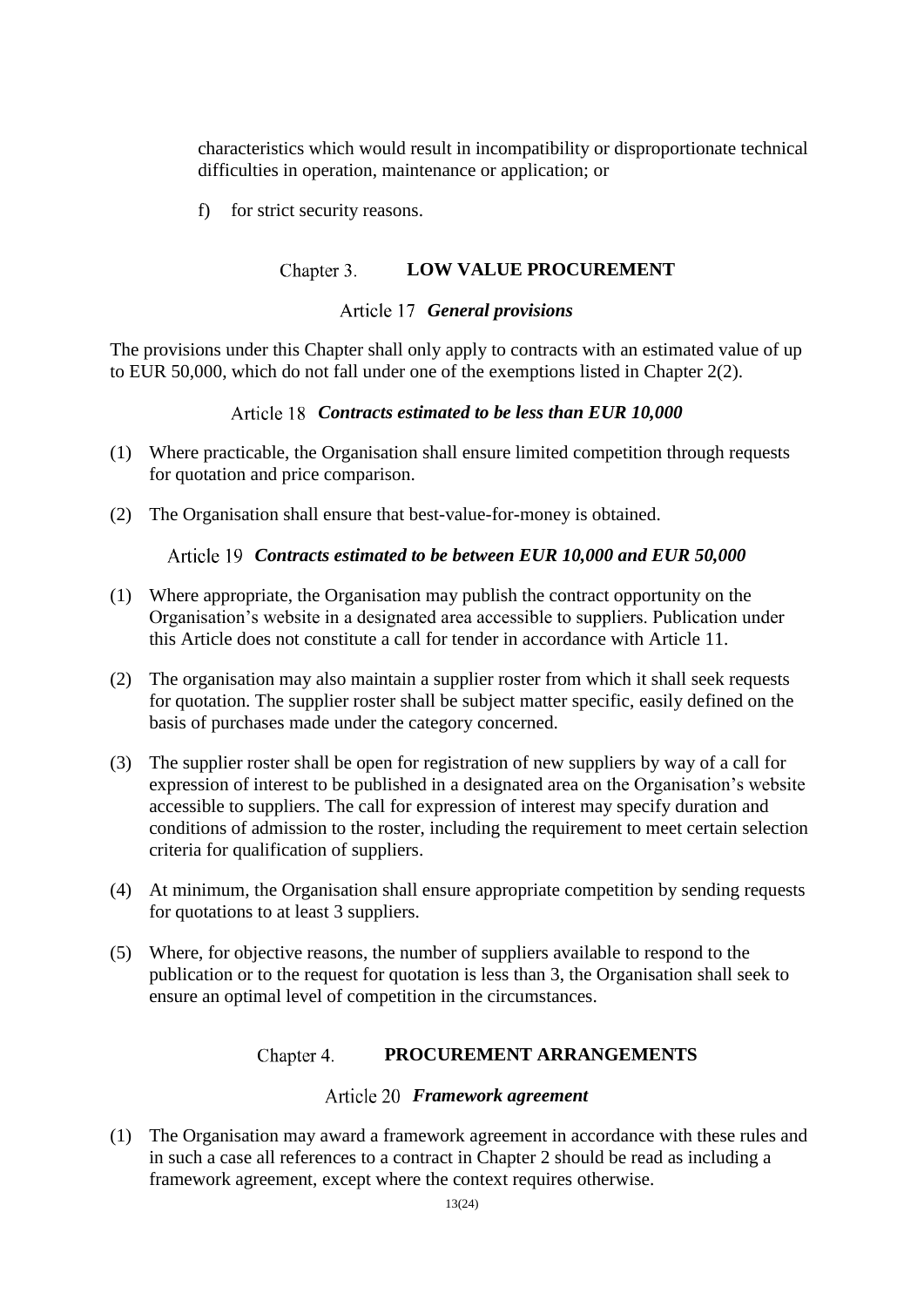- (2) The duration of the framework agreement shall be reasonable and justified by the subject matter of the contract and shall not exceed 5 years, save for exceptional circumstances duly justified by the subject matter of the framework agreement.
- (3) Where a framework agreement is concluded with a single supplier, contracts awarded pursuant to the framework agreement shall be within the limits laid down in the framework agreement.
- (4) Where a framework agreement is concluded with more than one supplier and all the terms and conditions governing the provision of the works, services or supplies concerned are laid down in the framework agreement, specific contracts shall be awarded without reopening competition on the basis of objective criteria for determining which of the suppliers shall perform the contract. Such objective criteria shall be stipulated in the original tender documents or in the framework agreement.
- (5) Notwithstanding paragraph (4) above, the Organisation may decide to reopen competition amongst suppliers party to the framework agreement provided that the choice of whether to reopen competition is reasonable given the circumstances at hand and that the award criteria used are objective, communicated to tenderers in advance, and relate to the subject matter of the specific contract.
- (6) Where a framework agreement is concluded with more than one supplier and not all the terms and conditions governing the contract to be awarded are laid down in the framework agreement, that contract may be awarded to a supplier who is a party to the framework agreement provided that:

a) The tender documents stipulate that competition amongst suppliers party to the framework may be reopened for the award of specific contracts;

b) The contract is awarded following competition; and

c) The competition is based on the same criteria for the award of the framework agreement, but such criteria may be more precisely formulated and where appropriate, accompanied by other criteria, which have been referred to in the original tender documents for the framework agreement.

(7) The Organisation shall not misuse a framework agreement in order to prevent, restrict or distort competition.

# *Electronic catalogues*

- (1) The Organisation may require tenders to be presented in the format of an electronic catalogue, in accordance with the technical specifications and format established by the Organisation.
- (2) Where tenders have been submitted in the form of electronic catalogues to a framework agreement concluded with more than one supplier, the Organisation may use one of the following options: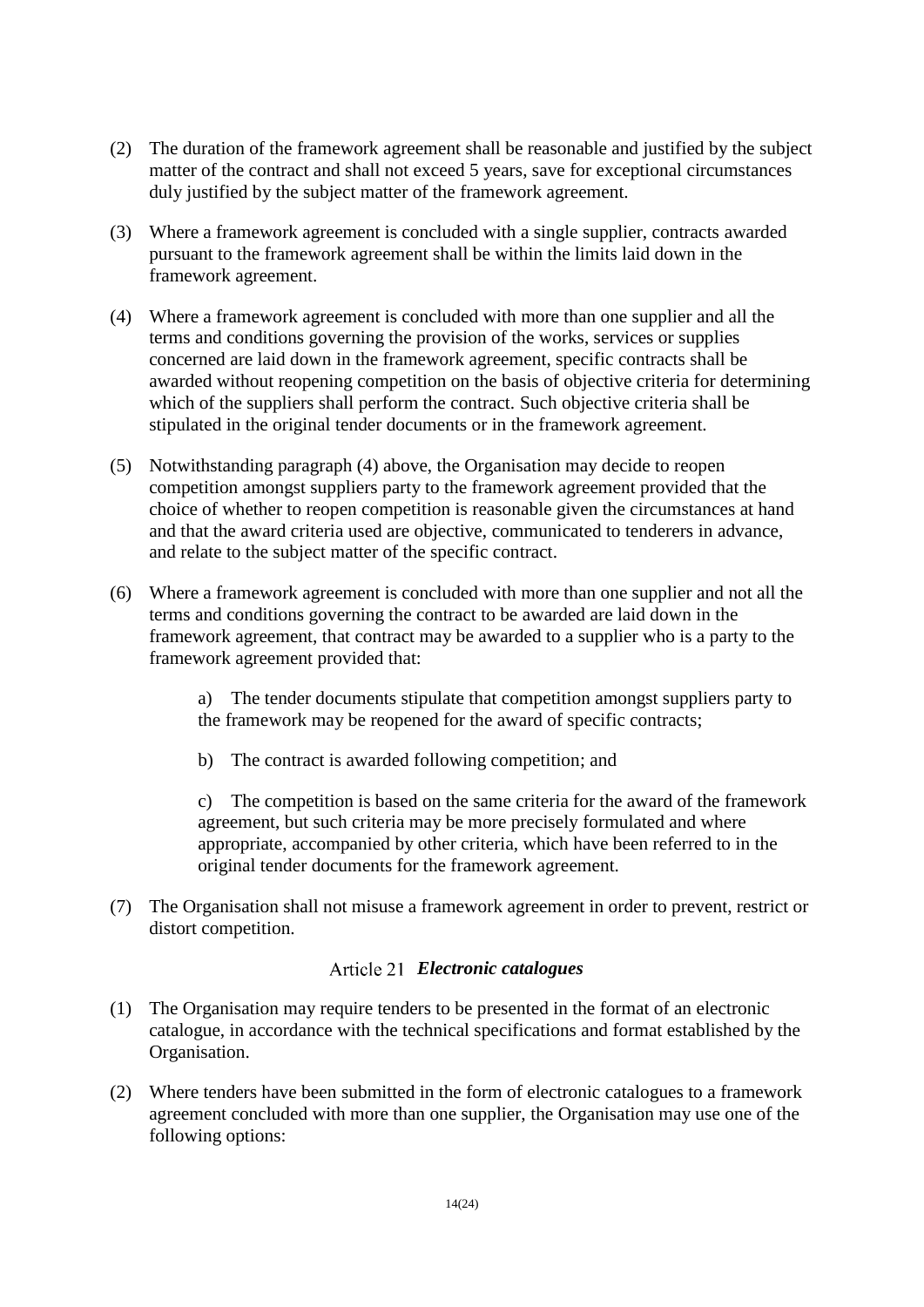a) award a contract on the basis of the electronic catalogues originally submitted to the framework agreement; or

b) invite suppliers party to the framework agreement to resubmit electronic catalogues, adapted to the requirements of the contract in question if necessary.

# *Collaborative and joint procurement*

- (1) The Organisation may award a contract or conclude a framework agreement jointly or in collaboration with other contracting authorities in Sweden or in other countries.
- (2) When acting in collaborative procurement with other contracting authorities that are subject to other procurement procedures pursuant to Directive 2014/24/EU, or international rules, the Organisation may choose to organise the joint or collaborative procurement in accordance with such other procurement procedures.
- (3) The Organisation may enter into a contract or establish a framework agreement for use by other contracting authorities, provided that it has clearly identified, by name or by category, those contracting authorities entitled to rely on the contract or framework agreement in the call for tenders and tender documents.
- (4) Where one or more of the contracting authorities mentioned in paragraph (3) above is subject to other procurement procedures pursuant to Directive 2014/24/EU or international rules, the Organisation may organise the award of the contract or the framework agreement in accordance with such other procurement procedures.

#### Chapter 5. **CONDUCT OF THE PROCUREMENT**

# *Grounds for exclusion*

<span id="page-14-0"></span>(1) The Organisation may treat as ineligible and may not invite a supplier to tender or award a contract to a supplier if the Organisation has actual knowledge that the supplier or its directors or any other person who has powers of representation, decision or control of the supplier:

> a) has been convicted of any of the following offences in the last three years: participation in criminal organisation; corruption; fraud; money laundering; terrorist offences or offences linked to terrorist activities; child labour or other forms of illegal trafficking in human beings;

b) has failed to comply with applicable environmental, social or labour laws in the last three years;

c) is guilty of grave professional misconduct, which renders the supplier or tenderer's integrity questionable;

d) is involved in or in the last three years has been involved in collusion;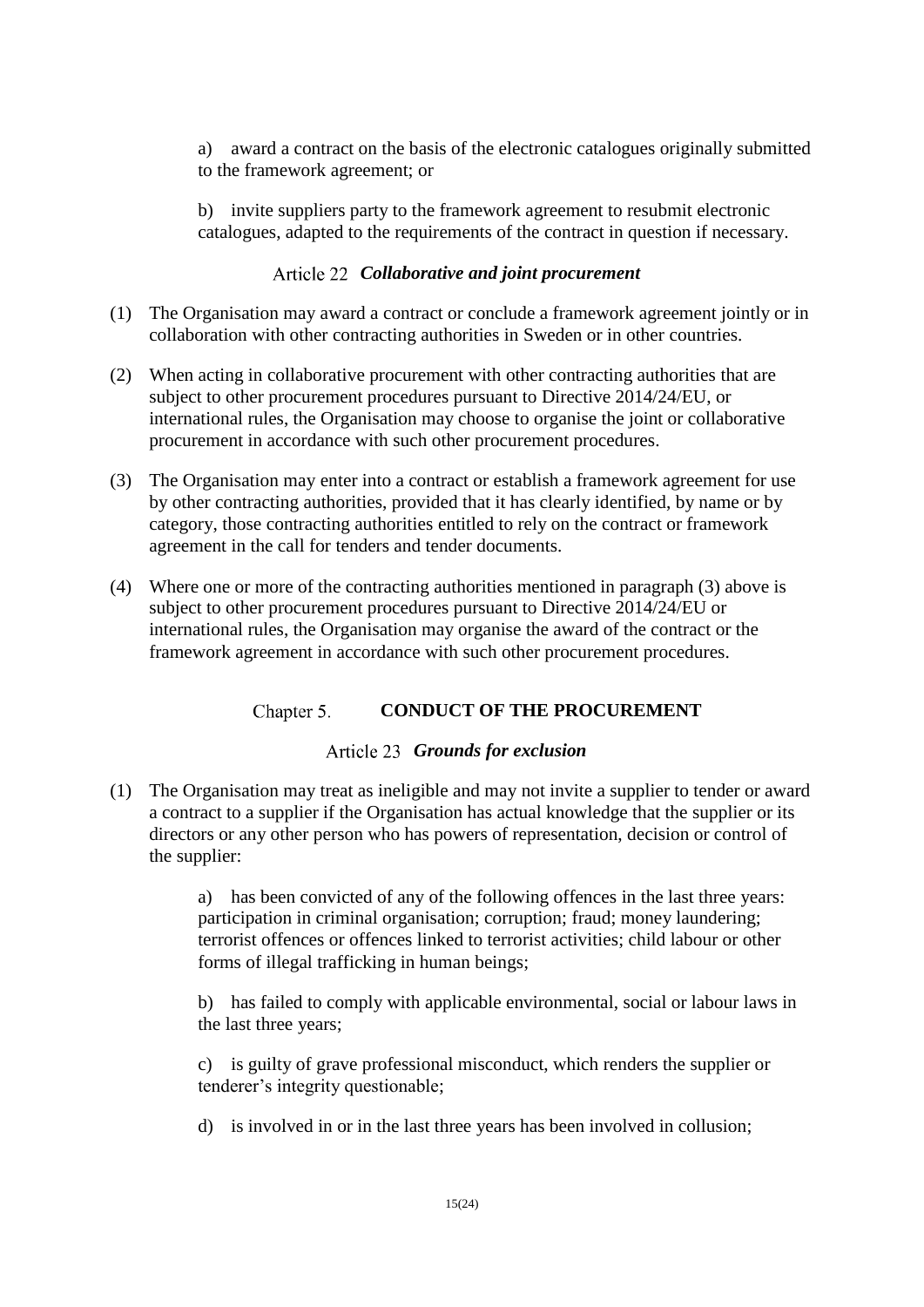or where the Organisation has actual knowledge of the existence of any of the following circumstances:

e) an unfair advantage that may distort competition as a result of the prior involvement of the supplier or tenderer in the preparation of the procurement process, in accordance with Article 28(4);

f) significant previous deficiencies in the performance of prior contracts awarded by the Organisation;

g) serious misrepresentation while supplying information required as part of a tender procedure; or

h) where the supplier or tenderer is bankrupt, or is the subject of insolvency or winding-up procedures or is in any equivalent situation arising from a similar procedure under the laws and regulations of any state.

- (2) at any time during the procurement procedure, the Organisation may exclude a supplier or a tenderer where, due to new information brought to light, it turns out that the supplier or tenderer is in one of the situations referred to in paragraphs (1)(a)-(h) above.
- (3) The Organisation may request that official registers, certificates, statements and other means of proof are submitted as evidence against grounds for exclusion in accordance with paragraph (1) above.
- (4) A supplier that is in one of the situations referred to in paragraph (1) above shall have the possibility to request that compliance measures taken by that supplier are sufficient to demonstrate its reliability despite the existence of a relevant ground for exclusion, with a view that possible admission to the procurement procedure be examined.
- (5) Such compliance measures may particularly include personnel and organisational measures such as the severance of all links with persons or organisations involved in the misbehaviour, appropriate staff reorganisation measures, the implementation of reporting and control systems, the creation of an internal audit structure to monitor compliance and the adoption of internal liability and compensation rules.
- (6) The compliance measures taken by the supplier shall be evaluated by the Organisation, taking into account the particular circumstances of the offence or misconduct. The organisation shall give the supplier a statement of the reasons for its decision in case it considers the compliance measures taken to be insufficient.

# *Technical specifications*

- (1) The technical specifications shall define the components required of the works, supplies or services to be performed under the contract and shall be set out in the tender documents.
- (2) Technical specifications shall afford equal access to suppliers in the procurement procedure and shall not have the effect of creating unjustified obstacles to competition or result in unfair discrimination.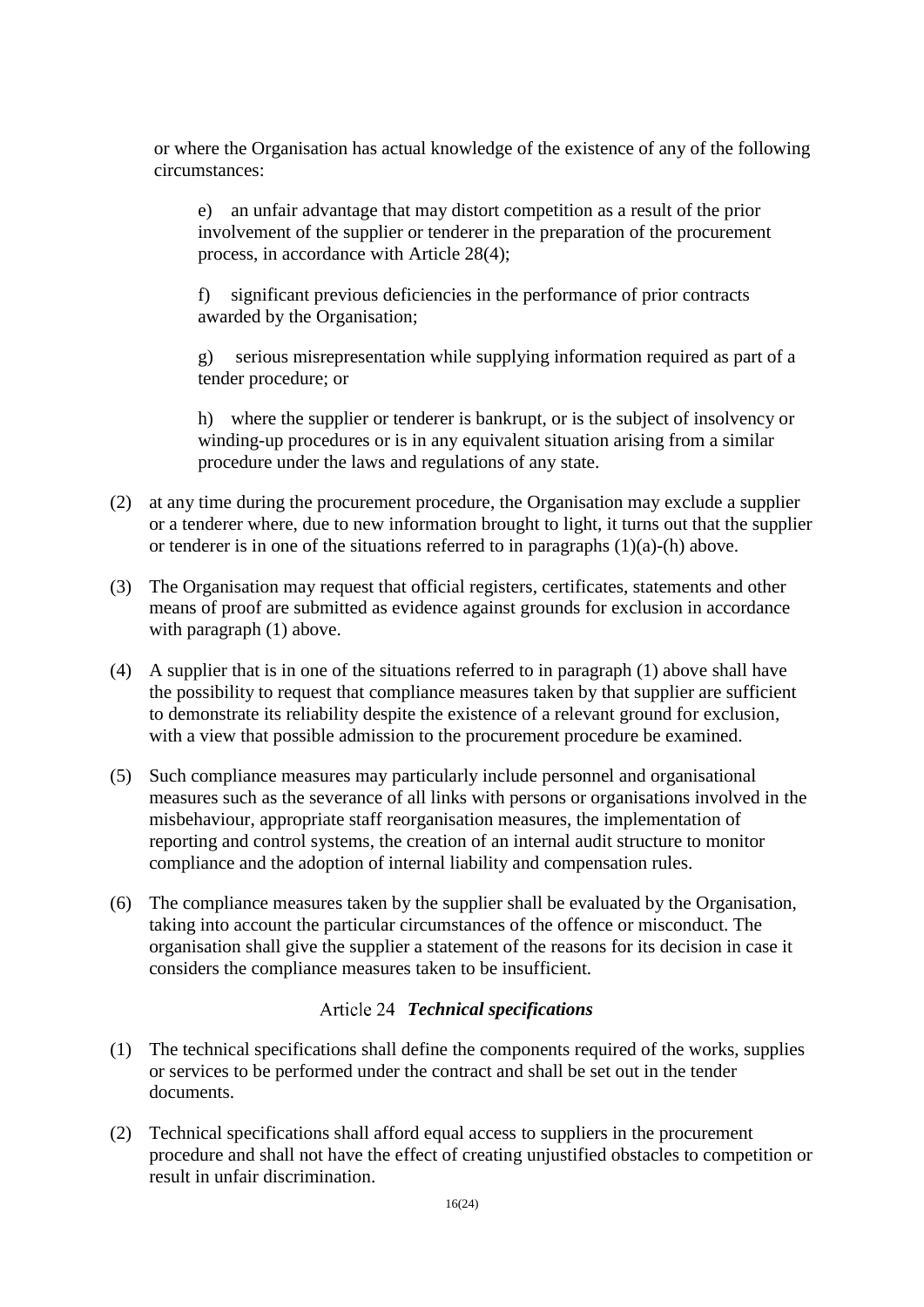- (3) Where relevant to the subject matter of the contract, the technical specifications shall be drawn up so as to promote the objectives of innovation and sustainability as set out in the preamble to these rules.
- (4) Technical specifications shall not refer to a specific make or source, or a particular process that characterises the products or services provided by a specific supplier with the effect of favouring or eliminating certain suppliers or certain products.
- (5) Notwithstanding paragraph (4) above, when a reference to a specific make or source cannot be objectively avoided in order to describe the subject matter of the contract, it shall be accompanied by the words "or equivalent".

# *Selection criteria*

- <span id="page-16-1"></span>(1) The Organisation may establish selection criteria for the qualitative selection of suppliers to be invited to tender or, where applicable, to negotiate the contract.
- (2) The selection criteria used shall be based on objective criteria that the Organisation may determine, provided it makes the criteria available to suppliers in advance.
- (3) The criteria must be related and proportionate to the subject-matter of the contract, and may include (but are not limited to): suitability to pursue a professional activity, economic and financial standing, and technical and professional ability.
- (4) Where appropriate and relevant for a particular contract, a tenderer may rely on the capacities of other entities to demonstrate economics and financial standing or technical and professional ability, subject to the following conditions set out in paragraphs (5), (6) and (7) below.
- (5) With regard to criteria relating to economic and financial standing, the Organisation may require that the tenderer and those other entities be jointly liable for the execution of the contract.
- (6) With regard to criteria relating to technical capacity, the Organisation may require the tenderer to prove that it will have at its disposal the relevant resource by, for example, providing a commitment in writing to that effect.
- (7) With regard to educational and professional qualifications or experience of individuals, a tenderer may only rely on the capacities of other entities if those individuals perform the services or works that require their qualification or experience.

# *Award criteria*

- <span id="page-16-0"></span>(1) The Organisation shall award contracts on the basis of best-value-for-money, which shall be assessed on the basis of objective criteria in accordance with the principles set out in Article [3\(1\)](#page-5-0) above.
- (2) The objective criteria used to assess the best-value-for-money shall be linked to the subject matter of the contract and shall not confer an unrestricted freedom of choice on the Organisation. Such criteria may include environmental, social or innovation-related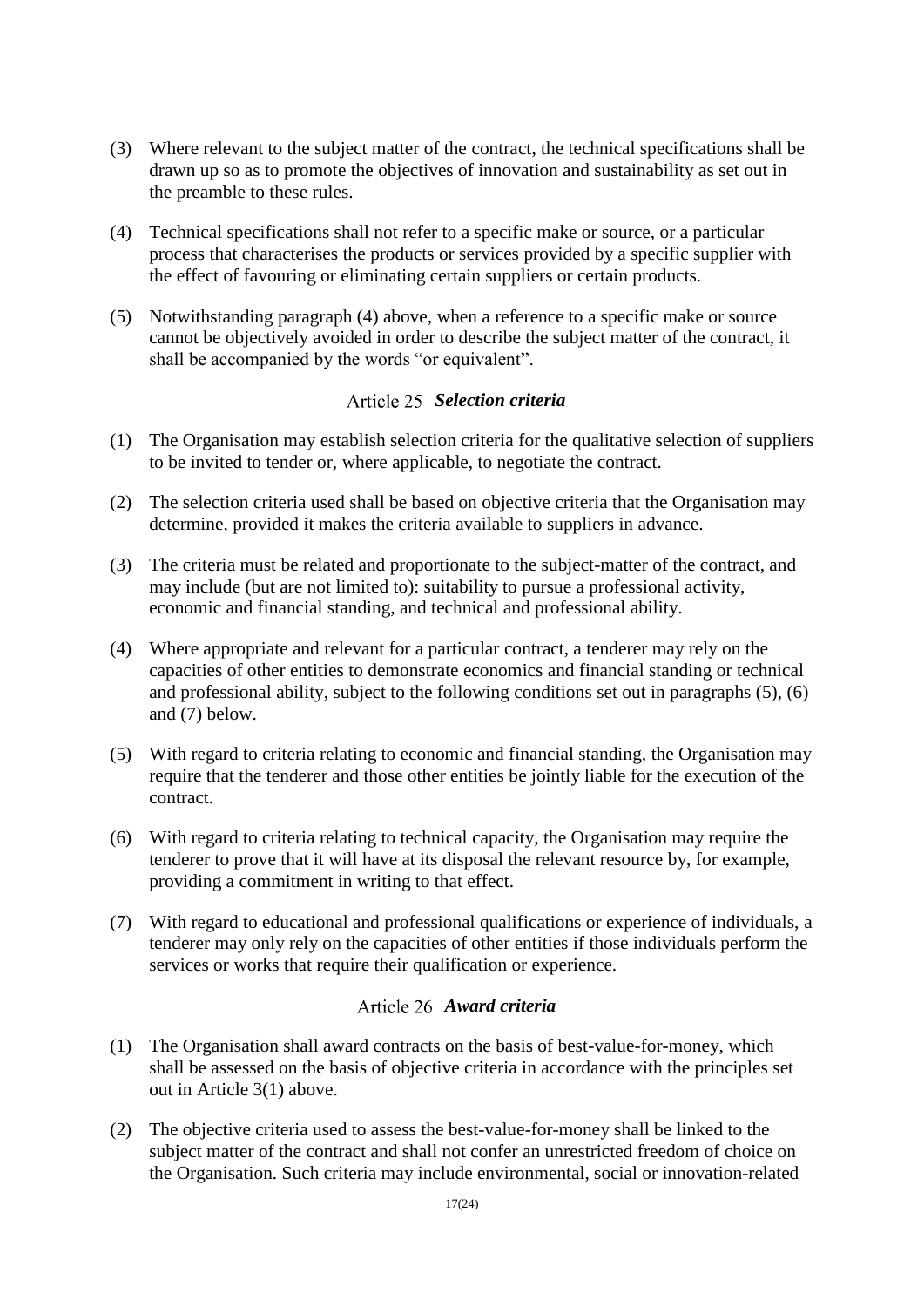criteria and shall reflect the objectives set out in the preamble of these rules and Article 3(2) above.

- (3) The criteria used to assess the best-value-for-money shall be set out in the call for tenders or the tender documents and be sufficiently clear to allow tenderers to understand on what basis their tenders will be assessed and to allow the information provided by the tenderers to be effectively verified.
- (4) In appropriate cases, justified by the subject matter of the contract, the best-value-formoney may be based solely on price or life-cycle costing.
- (5) Except in duly justified cases, the Organisation shall require that proposals be submitted following a double envelope system, whereby the commercial offer is separated from the technical offer.

# *Confidentiality*

- <span id="page-17-0"></span>(1) In its communications with suppliers or tenderers or any other third party, the Organisation shall not disclose any information if the non-disclosure of such information is necessary for the protection of essential interests of the Organisation, the Host State or a Partner Country.
- (2) The Organisation shall not disclose information communicated to it by a supplier or a tenderer that has been reasonably designated by that supplier or tenderer as confidential and that, according to the Organisation's assessment, would likely prejudice the legitimate commercial interests of that supplier or tenderer, or would impede fair competition, unless disclosure of that information is ordered by a court or administrative body as required under EU laws or laws of the Host State.

# *Market consultations and involvement of suppliers in the procurement*

- (1) Prior to commencing a procurement procedure, the Organisation may conduct a market survey or consultation to plan the conduct of the procurement, prepare the tender documents and inform the market on forthcoming procurement plans.
- (2) For this purpose, the Organisation may engage external independent experts or market participants, provided this does not have the effect of distorting competition.
- (3) The Organisation shall take appropriate measures to ensure that competition is not distorted as a result of the participation in the procurement procedure by a tenderer or an entity related to a tenderer previously involved in the preparation of the procurement.
- (4) The Organisation may exclude a supplier or a tenderer if it has grounds to conclude that the prior involvement of that tenderer, supplier or related entity in the procurement process is capable of distorting competition or compromising the integrity of the procedure.
- (5) Prior to any such exclusion, the supplier or tenderer shall be given the opportunity to prove that its involvement in the preparation of the tender process is not capable of distorting competition.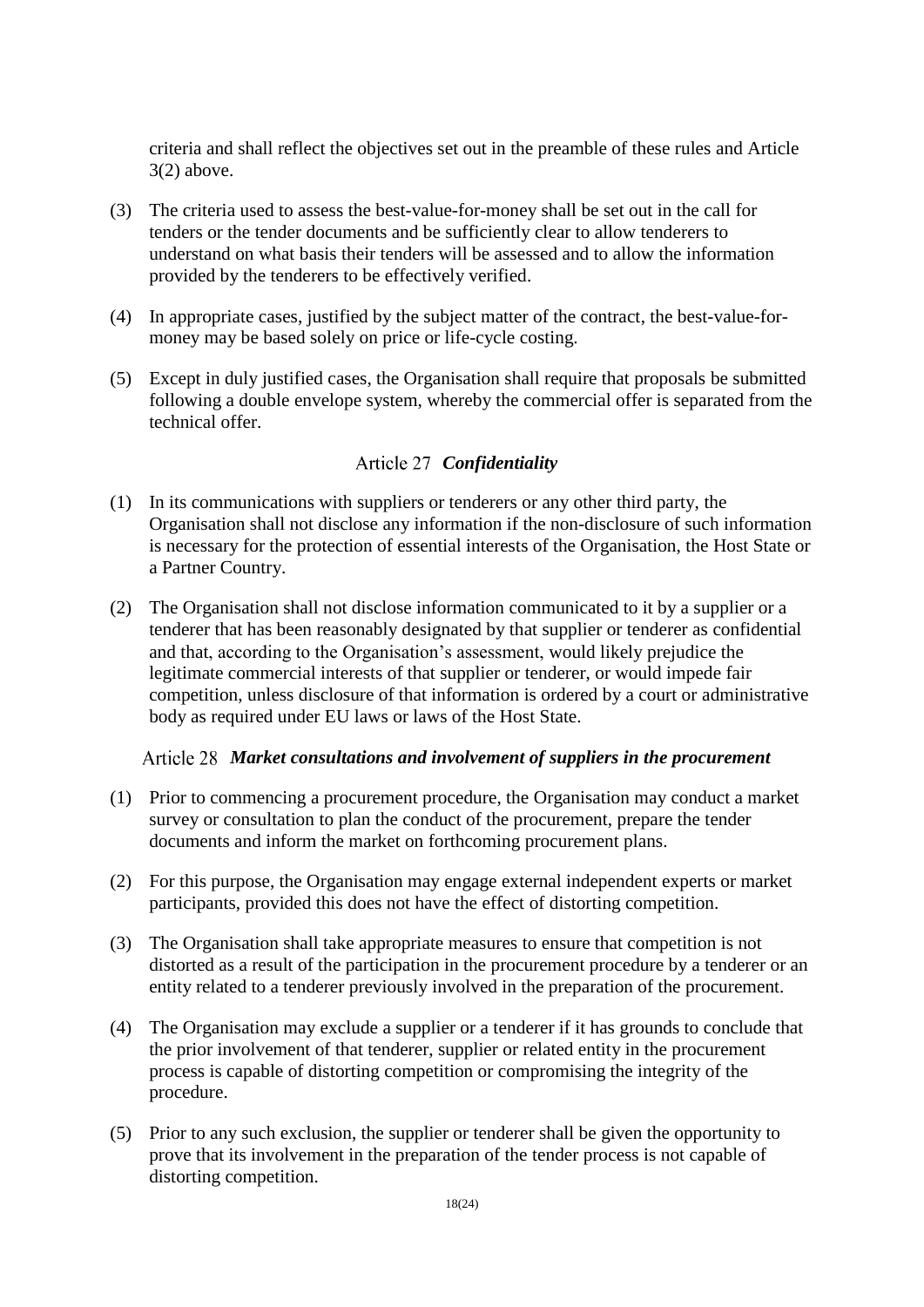# *Notice of decision to reject a tenderer or to award a contract*

- <span id="page-18-0"></span>(1) The Organisation shall send a notice to tenderers who failed to meet the exclusion or selection criteria pursuant to Articles 23 and 25. The notice shall be sent as soon as possible after a decision has been made and include the reasons why the tenderer was unsuccessful in meeting those criteria.
- (2) Prior to entering into a contract or concluding a framework agreement, the Organisation shall send all unsuccessful tenderers, who have not been informed of their rejection pursuant to paragraph (1) above, a notice communicating its decision to award the contract or conclude a framework agreement.
- (3) The notice referred to in paragraph (2) shall include:
	- a) the criteria used for the award of the contract;

b) the name of the tenderer or tenderers to be awarded the contract or to become a party to the framework agreement;

c) the score for each award criterion obtained by the tenderer which is to receive the notice and the tenderer or tenderers to be awarded the contract or to become a party to the framework agreement; and

d) where paragraph (4) below is applicable, the earliest date the Organisation intends to enter into the contract or to conclude the framework agreement.

- (4) For contracts awarded under [Article 13,](#page-9-0) [Article 14](#page-9-1) and [Article 15](#page-10-0) with a value of over EUR 200,000, the Organisation must not enter into the contract or conclude the framework agreement before the end of a standstill period.
- (5) The standstill period shall end at midnight at the end of the 10th day following the relevant sending date of the notice in accordance with paragraphs (1) and (2). The "relevant sending date" means the day on which the notice is sent, which for the purpose of calculating the standstill period, shall be counted as the first day.
- (6) For contracts falling under [Chapter 3,](#page-12-0) the decision of whether to follow the provisions of this Article shall be at the Organisation's discretion.

# *Cancellation of a procurement procedure*

- (1) The Organisation may decide to cancel a procurement procedure at any time before entering into a contract, provided such decision is motivated by objective reasons and is in conformity with the principles set out in Article 3(1).
- (2) The Organisation shall inform all tenderers of its decision within a reasonable time.
- (3) Participation in a tender procedure that has been cancelled shall not give rise to any compensation claims for foregone profits or costs incurred by suppliers or tenderers.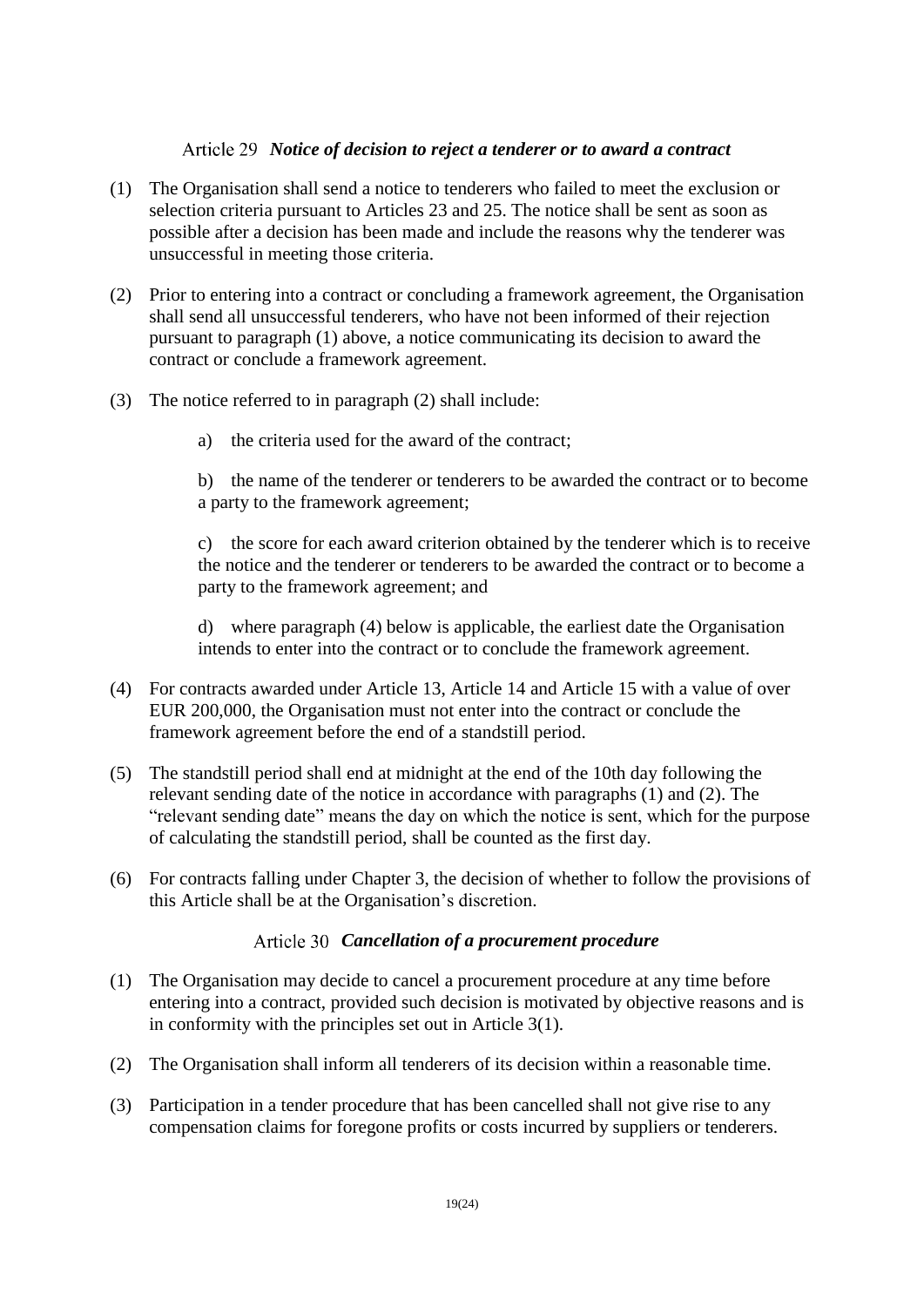#### Chapter 6. **AUDIT**

# *General audit*

- (1) The Organisation may appoint an internal auditor to conduct an annual review of procurements against the procurement rules of the Organisation. The auditor shall provide a written report of its findings within 60 days of its appointment. The auditor shall be independent of the Organisation's procurement function.
- <span id="page-19-0"></span>(2) The Tenders Appeal Board may appoint an ad-hoc internal auditor in relation to a specific procurement, in which case it shall provide its report in writing to the Tenders Appeal Board within 14 days of its appointment. The ad-hoc internal auditor shall be independent of the Organisation's procurement function.
- (3) The internal auditor referred to in paragraph (1) above shall be approved by the Director General and be independent of the Organisation's procurement function.

# *AFC oversight*

The AFC shall have oversight over the annual procurement plan for contracts with a value of over EUR 200,000. Additional rules regarding the AFC's involvement in the award of contracts of this value may be set out in the Organisation's internal procedures.

#### Chapter 7. **CONTRACT PERFORMANCE**

# *Contract conditions*

- (1) The Organisation may require compliance with obligations in the fields of environmental, social, tax and employment law that apply at the place where the works are executed or the services provided in addition to obligations resulting from laws, regulations, decrees, collective agreements and decisions applicable in the relevant State.
- (2) The Organisation may also require additional stipulations relating to the performance of the contract, concerning in particular innovation-related, environmental, social or employment-related considerations.

# Article 34 Subcontracting

- (1) The Organisation may ask tenderers to indicate in their tenders any share of the contract that may be subcontracted to third parties and the identity of such proposed subcontractors.
- (2) The Organisation may verify whether there are grounds for exclusion of subcontractors under [Article 23,](#page-14-0) in which case it may require a tenderer to replace those subcontractors so identified.

# *Amendments to contracts during their term*

(1) Contracts may not be modified during their term unless one or more of the following conditions are fulfilled: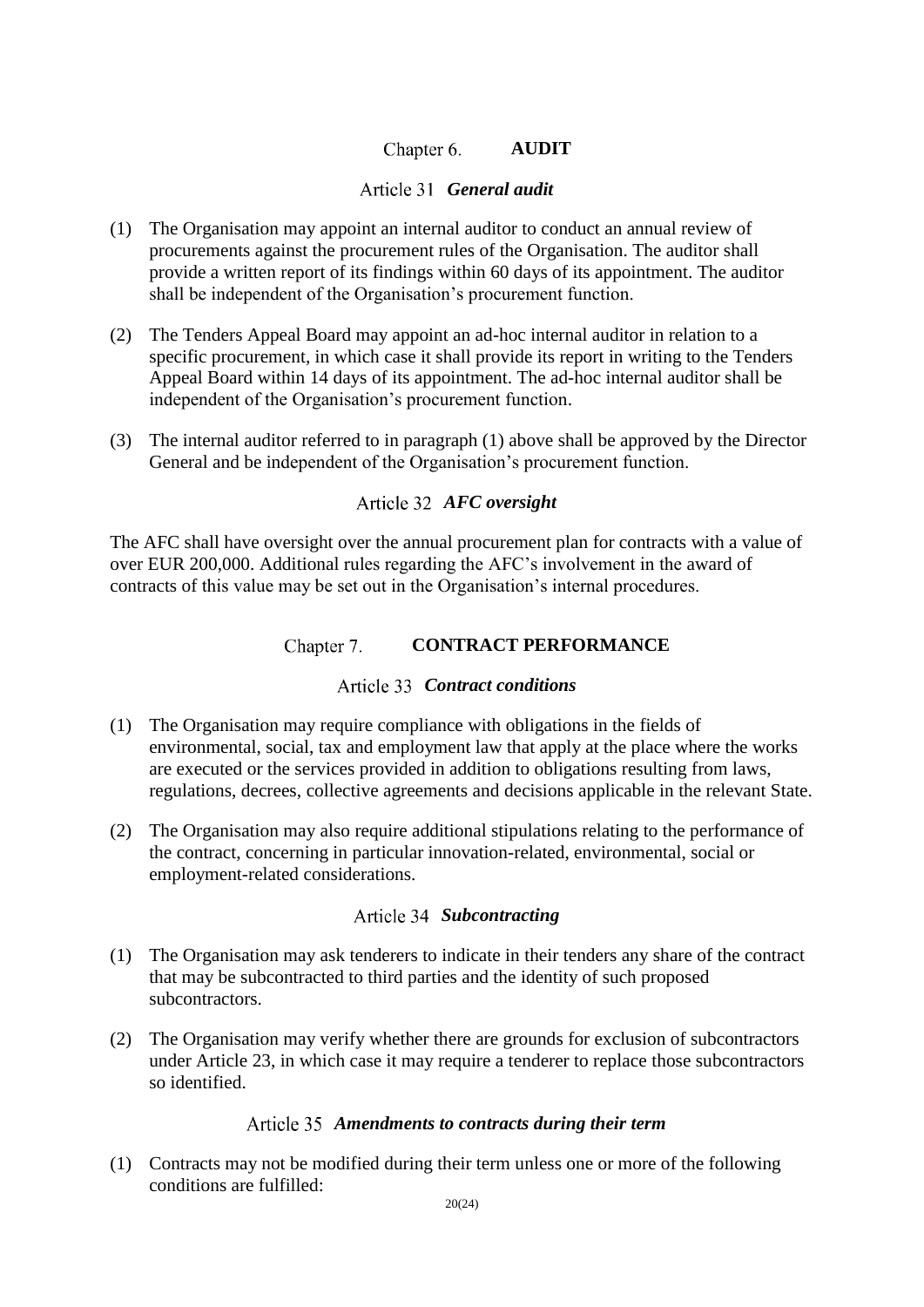a) the modification is not substantial;

b) the modification has been provided for in the initial tender documents and is included in the final contract by way of a clear, precise and unequivocal review or option clause;

c) the modification is in relation to the identity of the contracting partner due to corporate restructuring, including takeover, merger, acquisition or insolvency of the original contracting partner, provided the new contracting partner fulfils the criteria for qualitative selection applied in the original tender procedure;

d) the modification has become necessary due to unforeseen and urgent reasons related to technical and economic reasons and the replacement of the contractor would result in significant increase of costs or substantial delays to the Organisation. In any event, the increase in the value of the contract due to such modification must not exceed 50% of the value of the original contract; or

e) the value of the modification (either in terms of price or risk allocation) is below 20% of the original contract for services and supplies contracts, or 25% for works contracts, provided the modification does not change the overall nature of the contract.

(2) For the purpose of this Article, a "substantial modification" is any modification which:

a) would have attracted additional or other suppliers to the initial tender process;

b) introduces or excludes conditions that would have allowed the admission of suppliers other than those initially selected to the tender process;

c) would have resulted in the appointment of a tenderer other than the one originally appointed; or

d) considerably changes the economic balance of the contract in favour of the contractor.

(3) For the purpose of this Article, the term "contract" shall also include a framework agreement.

### *Extension of contract term*

(1) Contracts may not be extended unless one or both of the following conditions are fulfilled:

> a) where the extension has been provided for in the initial tender documents and is included in the final contract by way of a clear, precise and unequivocal option for extension clause;

b) where the extension is required for additional works, services or supplies by the same contractor, which have become necessary due to unforeseeable circumstances and the replacement of the contractor would result in significant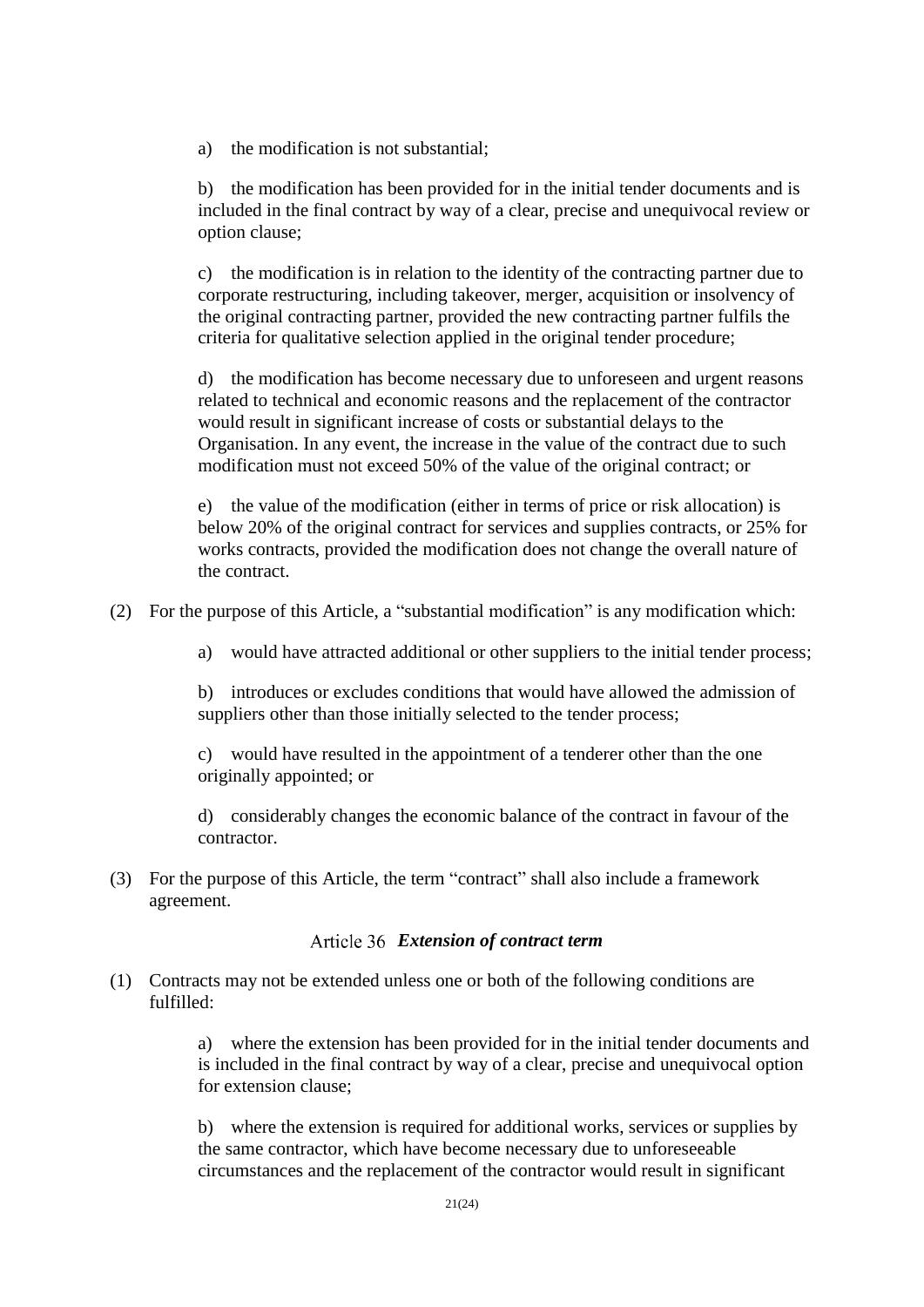increase of costs or substantial delays to the Organisation. In any event, the increase in the value of the contract due to the extension (or successive extensions) must not exceed 50% of the value of the original contract.

#### **APPEAL PROCEDURE** Chapter 8.

# *Right of appeal*

- (1) Subject to Article 2(3) above and to paragraph (2) below, any supplier or tenderer who suffered or risks suffering loss or damage due to breach of these rules, may appeal a procurement decision taken by the Organisation.
- (2) Appeals must be submitted in writing to the Organisation's Tenders Appeal Board within 14 days from the day on which the person submitting the appeal knew or ought to have known of the grounds for the appeal and in any event no later than 3 months from the date when the grounds for submitting the appeal first arose.
- (3) In exceptional circumstances, the Tenders Appeal Board may extend the time limit of 14 days set out in paragraph (2) above, where the Tenders Appeal Board considers that there are compelling reasons for doing so. However no such extension of the time limit shall be granted so as to permit an appeal to be reviewed more than 3 months from the date when the grounds for submitting that appeal first arose.

# *Handling of appeals*

- (1) If the Tenders Appeal Board considers that a decision taken by the Organisation infringes these rules, it shall order that the tender procedure or parts of it be rectified or grant any other remedy that would be adequate and reasonable in the circumstances. Where no infringement is considered to have taken place, it shall reject the appeal.
- (2) The Tenders Appeal Board may make an order suspending the procurement procedure or the award of contract until it has issued its final decision.
- (3) For the purpose of investigating an appeal, the Tenders Appeal Board may order that an audit be conducted in accordance with Article 3[1\(2\)](#page-19-0) prior to issuing its decision.
- (4) The Tenders Appeal Board shall notify the appellant in writing of its final decision within 30 working days following the date of receipt of the appeal; such notification shall state the grounds on which its decision is based.
- (5) The Tenders Appeal Board shall be independent of the Organisation's Procurement Division or any relevant staff member of the Organisation within the meaning of Article [9\(4\).](#page-8-2)
- (6) The Tenders Appeal Board shall be appointed by the Director General and composed of at least 3 but no more than 5 competent members of the Organisation's staff and/or external parties, chaired by a member of the legal division or any other person appointed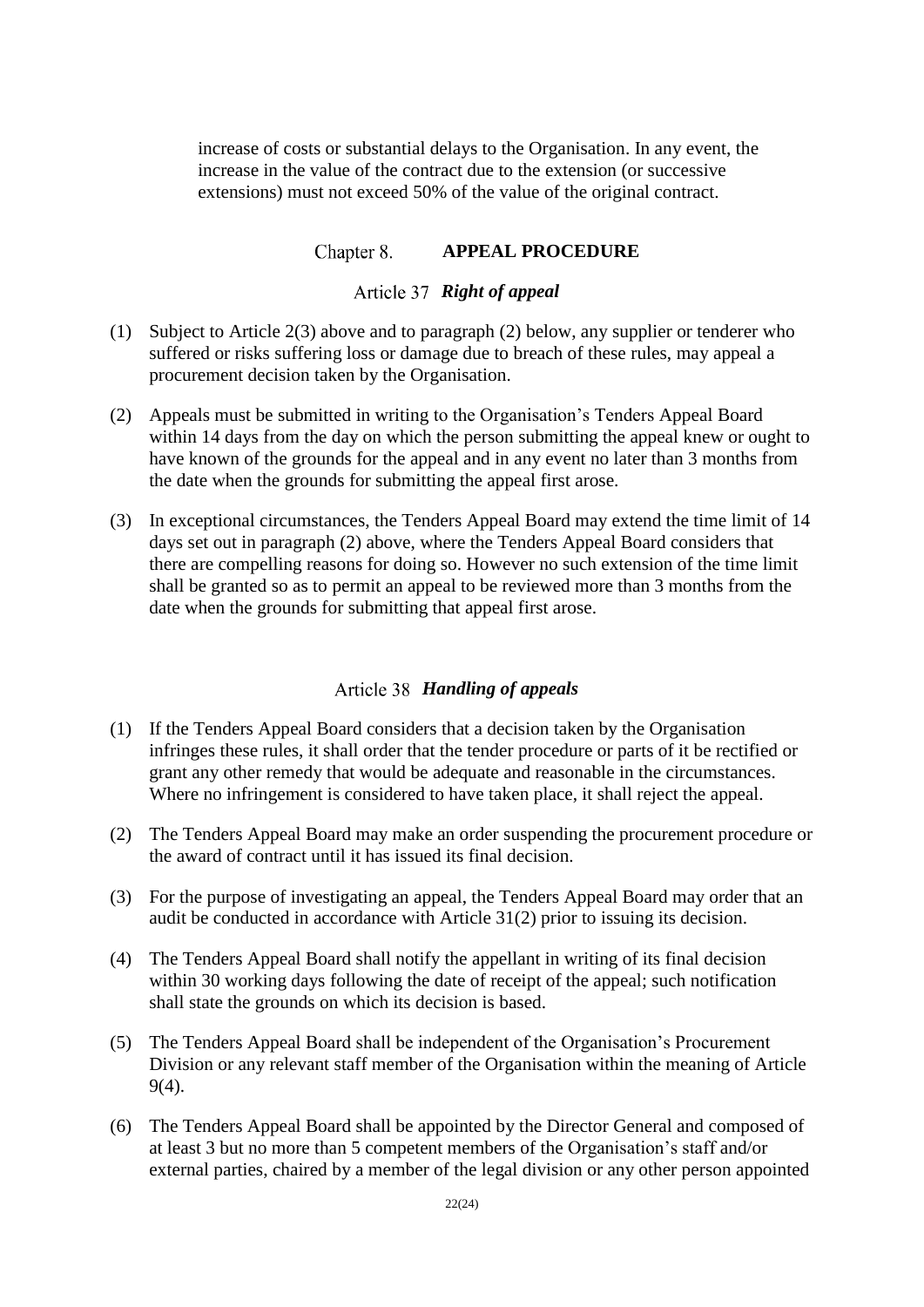by the head of the legal division, provided that person is legally qualified and competent in EU procurement law.

# *Jurisdiction*

- (1) The Arbitration Institute of the Stockholm Chamber of Commerce (the "SCC") shall have exclusive jurisdiction over any dispute between the Organisation and a supplier arising out of or in connection with the final decision of the Tenders Appeal Board.
- (2) The Rules for Expedited Arbitrations shall apply, unless the SCC in its discretion determines, taking into account the complexity of the matter, the amount in dispute and other circumstances, that the Arbitration Rules shall apply. In the latter case, the SCC shall also decide whether the Arbitral Tribunal shall be composed of one or three arbitrators.
- (3) The seat of the arbitration shall be in Lund, Sweden and the language to be used in the arbitral proceedings shall be English.
- (4) Filing a request for arbitration under this Article shall only be possible following the final decision of the Tenders Appeal Board and no later than 30 days following the date on which that decision was communicated to the appellant in writing.

#### Chapter 9. **FINAL PROVISIONS**

# *Interpretation*

These rules shall be interpreted in light of principles of European Union legislation and Swedish law.

# *Amendments*

Material amendments to these procurement rules shall require the approval of the Council by simple majority vote following recommendation of the AFC.

# *Entry into force*

These procurement rules shall enter into force on 1 October 2015.

$$
\begin{matrix} * & * \\ * & * \end{matrix}
$$